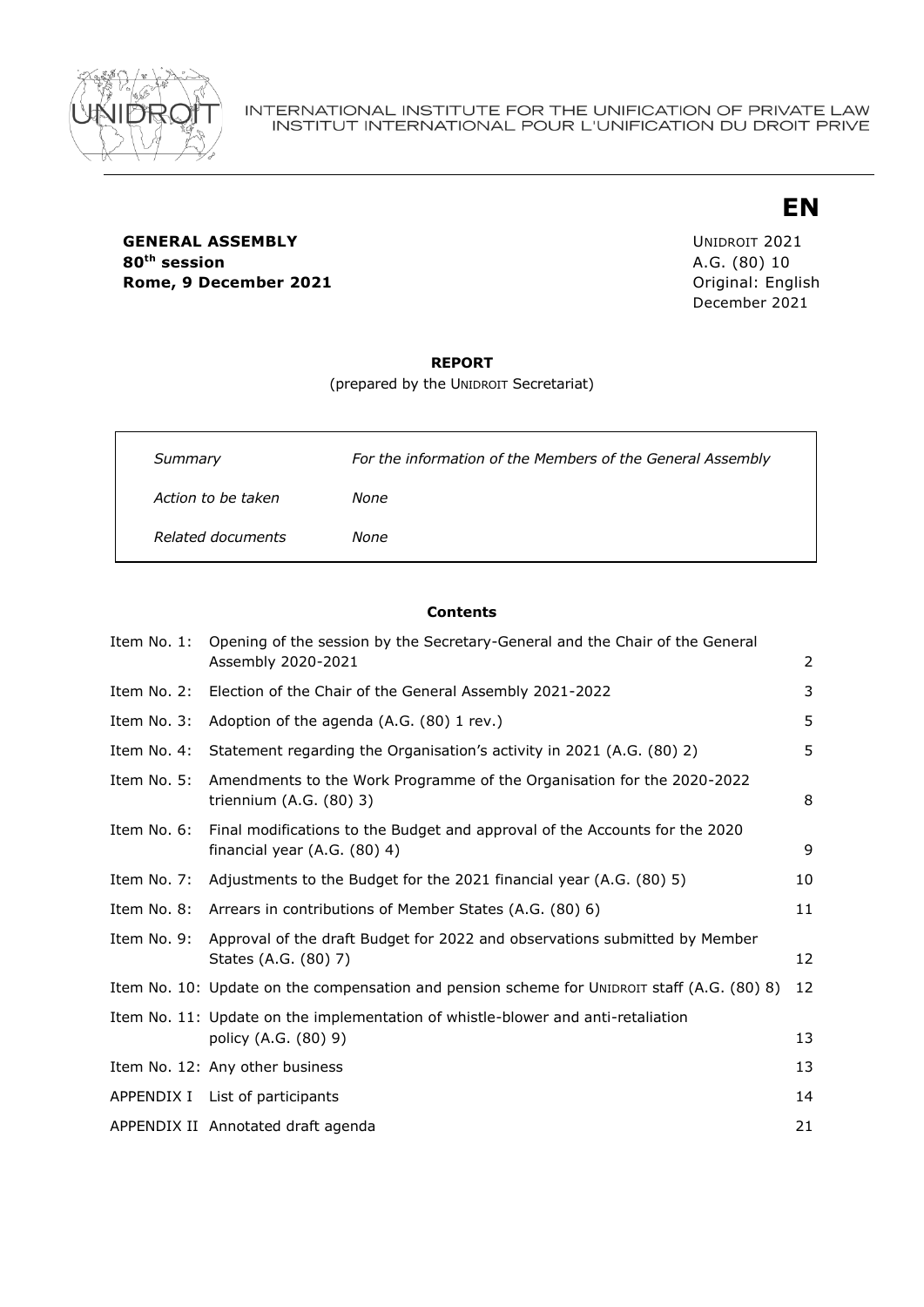#### <span id="page-1-0"></span>**Item No. 1: Opening of the session by the Secretary-General and the Chair of the General Assembly 2020-2021**

1. The 80<sup>th</sup> session of the General Assembly of the International Institute for the Unification of Private Law (UNIDROIT) was held in hybrid format on 9 December 2021 in Rome. A list of participants is included in Appendix I.

2. The *Secretary-General* welcomed all participants and proceeded to open the session. He then invited the *Chair of the General Assembly 2020-2021, Member of the UNIDROIT Governing Council Professor Jorge Sánchez Cordero Dávila (Mexico)* to take the floor.

3. The *Chair of the General Assembly 2020-2021* thanked the Secretary-General and welcomed the participants to the session. He invited Minister Plenipotentiary Stefano Zanini, Head of the Service for Legal Affairs, Diplomatic Disputes & International Agreements of the Ministry of Foreign Affairs and International Cooperation (Italy) to take the floor.

4. *Minister Plenipotentiary Stefano Zanini* thanked the Chair and presented a message from the Minister of Foreign Affairs and International Cooperation of Italy Luigi Di Maio. Honourable Luigi Di Maio expressed his gratitude to the President of UNIDROIT, Professor Maria Chiara Malaguti, for the invitation to address the General Assembly at its  $80<sup>th</sup>$  session and congratulated her on the effective leadership of the Institute. He extended his appreciation to the Secretary-General, Professor Ignacio Tirado, and to all the staff of the Institute for their professionalism and dedication. Furthermore, in his message Honourable Luigi Di Maio recalled that, since its establishment almost a century ago, UNIDROIT had had a special relationship with Italy. Italy was particularly glad to host the Institute in the beautiful historical premises of Villa Aldobrandini, and its recent financial contribution to be devoted to the renovation of these premises confirmed Italy's continued commitment to supporting the Institute. He further noted that UNIDROIT had a solid track record in producing valuable tools for the modernisation and harmonisation of private law, especially commercial law. This was instrumental to ensuring legal certainty and creating a favourable environment for the promotion of trade, investment, and economic growth in an interconnected and digitalised world. Therefore, he saw UNIDROIT as an example of effective multilateralism, laying at the intersection between legal and economic diplomacy, two important drivers of Italy's foreign policy. Currently, the Italian Government was considering the possibility of adhering to some forward-looking instruments developed by the Institute, which they believed could bring tangible benefits to their economic system. Besides hosting the Institute, the Italian government was pleased to contribute to its work through the active participation of their experts and delegates and through the support provided to its capacity building activities. In this regard, he recalled their recent decision to fund the new UNIDROIT International Summer School 2022 on the instruments for the unification of private law, which would provide specialised training to judges, public lawyers, and legislative drafters from developing countries in particular. Noting that the strength of an international organisation ultimately depended on the degree of commitment of its membership, he highlighted that, with its current 63 members representing a variety of legal, economic and political systems, UNIDROIT had a truly global footprint. Concluding, he encouraged all present to continue promoting the broad dissemination of UNIDROIT's work. Finally, as a representative of the host country, he expressed his sincere appreciation to all the Member States of UNIDROIT for their constructive participation in the activities of the Institute.

5. The *Chair* thanked Minister Plenipotentiary Stefano Zanini for the kind words and asked to convey, on behalf of the General Assembly, warm regards to Honourable Minister Luigi Di Maio. He then welcomed all participants to the session and expressed his gratitude for the confidence they had placed in his country, and in him as an individual, to serve as Chair of the General Assembly. He had been particularly grateful to serve in the post of Chair for the important period 2020-2021 and expressed his appreciation to the Secretary-General for the work that UNIDROIT had undertaken over that past year.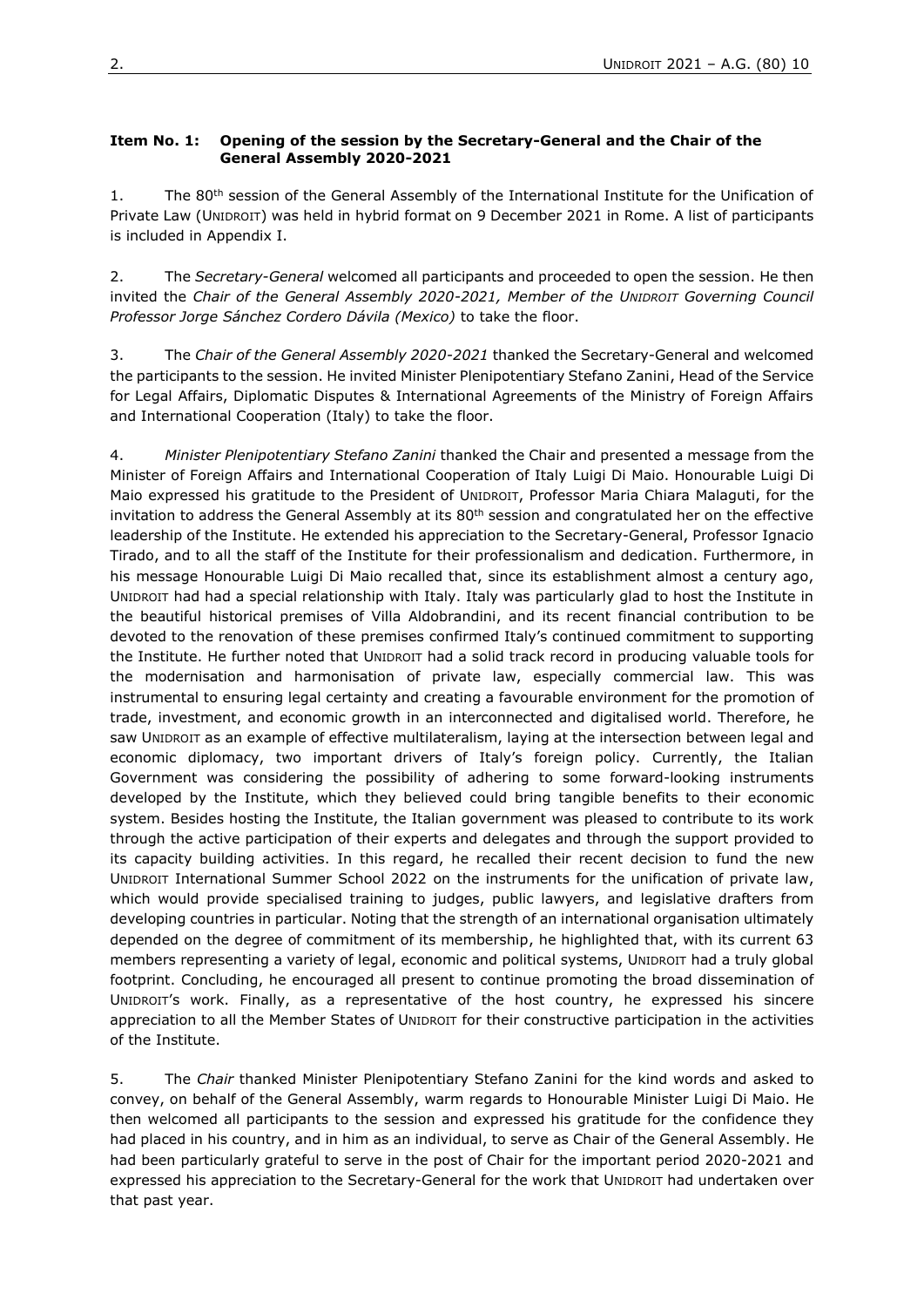6. Turning to the achievements of the Institute over the past year, he began by highlighting that UNIDROIT had made significant strides in implementing its triennial Work Programme 2020-2022, and that it had celebrated the 100<sup>th</sup> session of the Governing Council last September. He stated that significant progress had been made with respect to both substantive projects and institutional improvements. This progress had been made while continuously adapting to the COVID-19 Pandemic and a gradual return to in-person activities. Regarding substantive projects, he noted that a review of the Statement of the Organisation's activities demonstrated that important progress had been made across many different projects and topic areas under UNIDROIT's mandate. These included several categories of work. First, he addressed the implementation of Protocols to the Cape Town Convention which had celebrated its 20<sup>th</sup> anniversary in 2021. Spain had signed the Luxembourg Rail Protocol on 10 November 2021, and South Africa had begun preliminary steps toward ratification. On a related note, UNIDROIT had been appointed as an observer to the Courts of Space Working Group, established by the Dubai International Financial Centre Courts. The Institute had also obtained the status of a Permanent Observer at the United Nations Committee on the Peaceful Uses of Outer Space (UNCOPUOS). Furthermore, rapid progress had been made on the Preparatory Commission for the Protocol on Matters Specific to Mining, Agricultural and Construction Equipment, the MAC Protocol. Second, he highlighted that significant progress had been made under four ongoing high-priority projects, namely the joint UNCITRAL/UNIDROIT Model Law on Warehouse Receipts; Best Practices for Effective Enforcement; the Model Law on Factoring; and Digital Assets and Private Law. Third, he noted that the scope of two new projects had been refined, namely on the Legal Structure of Agricultural Enterprise and Bank Insolvency, for which the Governing Council had endorsed the proposal to assign high-priority status. Fourth, in terms of promotion of the Institute's instruments, he emphasised that promotion had continued despite travel restrictions, including the analysis of how the Principles of Reinsurance Contract Law and the Legal Guide on Contract Farming could address legal questions raised by the COVID-19 Pandemic. Fifth, he reported that the Institute had commemorated the 100th session of UNIDROIT's Governing Council, which had ended with an event on 27 September in Bologna celebrating its greatest achievements. During the celebration of the 100<sup>th</sup> session of the Council, UNIDROIT launched the Legal Guide on Agricultural Land Investment Contracts jointly with the International Fund for Agricultural Development (IFAD), the Guide on Best Practices for Electronic Collateral Registries by the Cape Town Convention Academic Project, and a brand new UNIDROIT website. Last but not least, he noted that 2021 had also seen the launch of the UNIDROIT International Summer School on 8 September 2021. The first edition of the Summer School would be organised in 2022 and a call for applications had already been issued. In concluding, the Chair expressed his gratitude to all the delegations for the opportunity to serve as Chair and thanked them for their support during this challenging year.

#### <span id="page-2-0"></span>**Item No. 2: Election of the Chair of the General Assembly 2021-2022**

7. The *Chair of the General Assembly 2020-2021* recalled that it was for the delegations of Member States to elect a new Chair. He invited nominations from the General Assembly for the role of Chair of the General Assembly for 2021-2022, noting that the post of Chair of the General Assembly traditionally rotated among the four geographic regions of UNIDROIT. Accordingly, it was the turn of the European group to nominate the new Chair for the period of 2021-2022.

8. The *representative of Spain,* his excellency Ambassador Alfonso Dastis took the floor and, noting that the Government of Spain attached great importance to UNIDROIT and had actively participated in the development of its activities, nominated Italy as next Chair of the General Assembly in recognition of its unparalleled support of the Institute demonstrated over the past years. He emphasised that Spain and Italy stood united in their support of the work of UNIDROIT, and Italy's leadership would be particularly important in this decisive year for the Institute's Work Programme in many respects. More precisely, he highlighted the important implementation of the Cape Town Convention, particularly the Protocol on Matters Specific to Railway Rolling Stock, which Spain signed past November and was expecting to ratify within 2022. He also underlined the importance to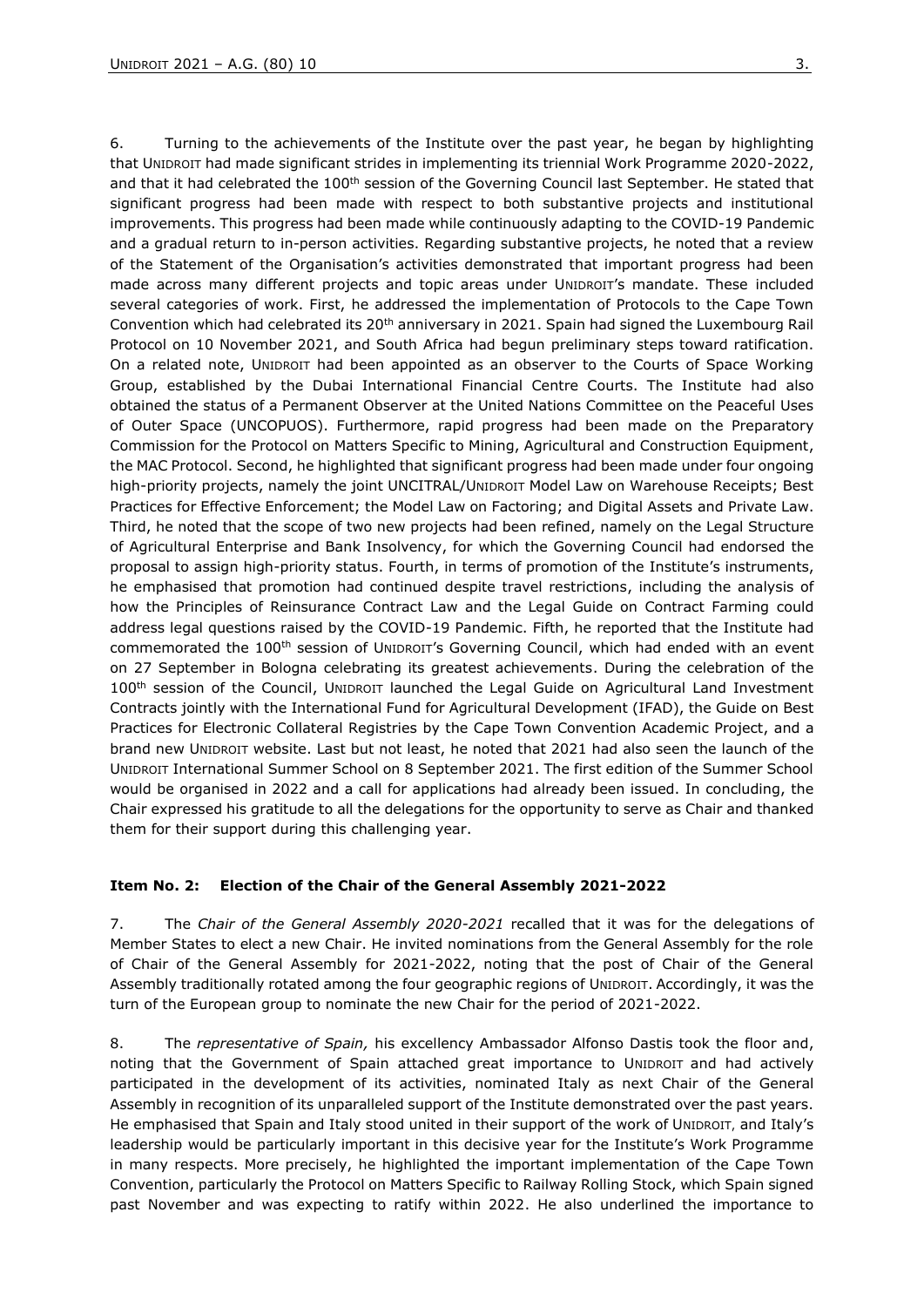advance the new high priority projects that had been initiated under the 2020-2022 Work Programme. Finally, it was important to work on the proposals that would be submitted for the 2023- 2025 Work Programme.

9. The *representative of Germany* supported the nomination of Italy in recognition of its remarkable contribution to UNIDROIT.

10. The General Assembly, by acclamation, appointed *Minister Plenipotentiary Stefano Zanini (Italy)* as the Chair of the General Assembly 2021-2022.

11. The *Chair of the General Assembly 2021-2022* stated that it was a deep honour for him to assume the Chairmanship of this honourable body on behalf of Italy. He expressed his gratitude to the membership for the confidence placed in him, and particularly to Spain for the nomination and also to Germany for seconding this motion. He assured his commitment to pursue the responsibilities as a Chair in the coming year. He further expressed his gratitude and appreciation to Professor Sánchez Cordero for his distinguished performance as previous Chair. Likewise, he expressed his appreciation for the President, Professor Maria Chiara Malaguti, Secretary-General, Professor Ignacio Tirado, Deputy-Secretary-General, Professor Anna Veneziano, and the entire staff of UNIDROIT for their professionalism and for the excellent preparation of today's session. He stated that it was a privilege to chair the Assembly almost 30 years after the last time Italy had chaired the General Assembly. He further emphasised that Italy and UNIDROIT had a special relationship which dated back to the funding of the Institute in 1926, which placed a great responsibility upon Italy to confirm and reinforce the country's strong support for the activities of the Institute.

12. Looking ahead to the Institute's work during the coming year, he underlined the continuation of many impactful projects under the 2020-2022 Work Programme, as well as the planning for the following triennium in 2023-2025. Regarding the ongoing projects, he began by highlighting that the year should see further work of dissemination of the MAC Protocol. He stated that much activity was required to expand countries' accession to this instrument and that Italy was preparing the grounds for their adhesion to the Protocol. Furthermore, he noted that other high priority projects would advance, and that he was particularly glad to see the Bank Insolvency Project among them, that had been proposed by the Bank of Italy. Special reference was also made by the Chair to the Model Law on Factoring, as well as to the Model Law, prepared jointly with UNCITRAL, on Warehouse Receipts, both to be submitted to the Governing Council in May 2023. He also noted the promising Best Practices for Effective Enforcement and Digital Assets projects. Moreover, the following year would see the preparation of the triennial Work Programme for the 2023-2025 period, to be proposed to the General Assembly at its  $81<sup>st</sup>$  session in 2022. It was important for the Secretariat to receive support and proposals from the Member States for the future activities of the Institute. Furthermore, he explained that the following year would be the occasion for Italy to contribute financially to the first Summer School that would be dedicated to African countries and the formation of jurists. Finally, he noted that a technical agreement had been concluded between UNIDROIT and Italy concerning the funding for the renovation works to be conducted on the Villa Aldobrandini the following year. In concluding, the Chair once again thanked all participants for the confidence placed in him and opened the floor for comments.

13. The *representative of the United States of America* congratulated the Chair and Italy for the nomination. They also congratulated Professor Sánchez Cordero for his leadership during the important and challenging past year.

14. The *representative of Germany* congratulated Italy on the election and expressed gratitude for their availability, as well as for all their contributions that had just been mentioned. She seized the opportunity to thank Professor Sánchez Cordero for his contribution over a challenging period and expressed their appreciation for his work.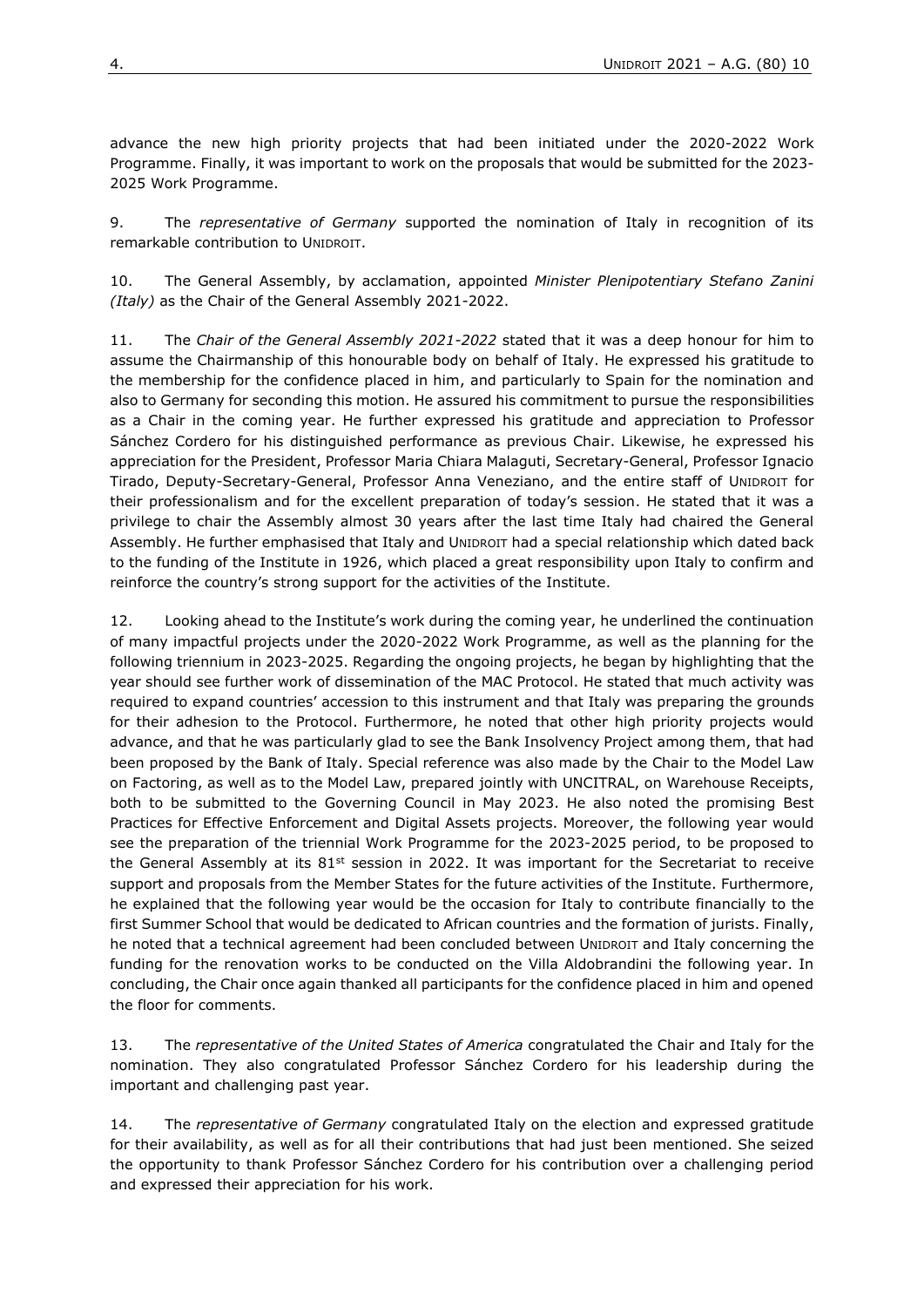15. The *representative of South Africa* congratulated the Chair on his election and thanked Professor Sánchez Cordero for the work performed in very challenging times. He also expressed their gratitude and appreciation to UNIDROIT for its successful work despite these challenging times.

#### <span id="page-4-0"></span>**Item No. 3:** Adoption of the agenda [\(A.G. \(80\) 1 rev.\)](https://www.unidroit.org/wp-content/uploads/2021/12/A.G.801-rev.-Annotated-draft-agenda.pdf)

16. The Chair invited any comments on the revised draft agenda and proposed it for adoption.

17. *The General Assembly adopted the agenda as proposed* (see Appendix II).

#### <span id="page-4-1"></span>**Item No. 4: Statement regarding the Organisation's activity in 2021** [\(A.G. \(80\) 2\)](https://www.unidroit.org/wp-content/uploads/2021/11/A.G.-80-2-Organisations-activity-in-2021.pdf)

18. The *Chair* introduced the item and invited the Secretary-General to present the statement regarding the Organisation's activities in 2021.

19. The *Secretary-General* congratulated the Chair and expressed his gratitude to the exiting Chair of the General Assembly Professor Sánchez Cordero. He highlighted that it had been an absolute honour to have Professor Sánchez Cordero serving as a Chair during this difficult year and that he had shown availability and support for the Institute in an unparalleled manner. He emphasised that Professor Cordero had supported UNIDROIT for decades and was already part of the history of the Institute, expressing his -and the institution's- gratitude for Professor Cordero's service. Furthermore, the Secretary-General thanked the General Assembly for their support of the nomination of Italy and expressed particular satisfaction that Italy and Mr Zanini would act as Chair for the coming year, which would be an important year for UNIDROIT. Italy had been particularly supportive through many actions and highlighted the extraordinary generosity it had shown to the Institute concerning the support for the UNIDROIT Summer School and the very recent approval of a substantive amount of money for the restauration of Villa Aldobrandini. He was therefore extremely pleased with the Chairmanship of Italy and grateful for their support, and he thanked Minister Zanini for accepting to chair the Assembly.

20. The Secretary-General then proceeded to present document A.G. (80) 2, noting that it included a summary of UNIDROIT's activities and accomplishments over the year 2021. He began by stating that although the COVID-19 Pandemic had almost doubled the work and had made it more difficult, yet the results had been outstanding thanks to the leadership of the President, Professor Maria Chiara Malaguti, the extraordinary contribution of Deputy Secretary-General, Professor Anna Veneziano, and the hard, fine work of all legal officers and general staff of UNIDROIT, who had substantially increased their efforts during this difficult time. The Institute had been able to double the number of projects without increasing the budget. Currently, six new legislative projects were ongoing, which was twice the usual number of ongoing projects. Furthermore, without any additional expenses, the Secretariat had doubled the number of legal officers working at UNIDROIT, thanks to secondments funded by the Government of China as well as extra-budgetary contributions received among others from the Bank of Italy. During 2021, the Institute had celebrated the 100<sup>th</sup> session of the Governing Council, with the participation not only of the Institute's sister organisations and close partners, but also the most eminent law professors and former contributors to the Governing Council of UNIDROIT. He also referred to the institutional commitment in terms of increased compliance requirements and transparency, and noted that the Secretariat had seized the opportunity of less experts and travel costs to significantly improve the technological capabilities and infrastructure of the Institute to enhance the efficiency of the Institute's work.

21. With respect to legislative activities, the Secretary-General first addressed the work on secured transactions. He highlighted that the Luxembourg Rail Protocol had taken a step forward, with the focus that the international community had been placing on the environment, green energy and sustainability. Spain had signed the Protocol in 2021 and intended to ratify it in 2022. South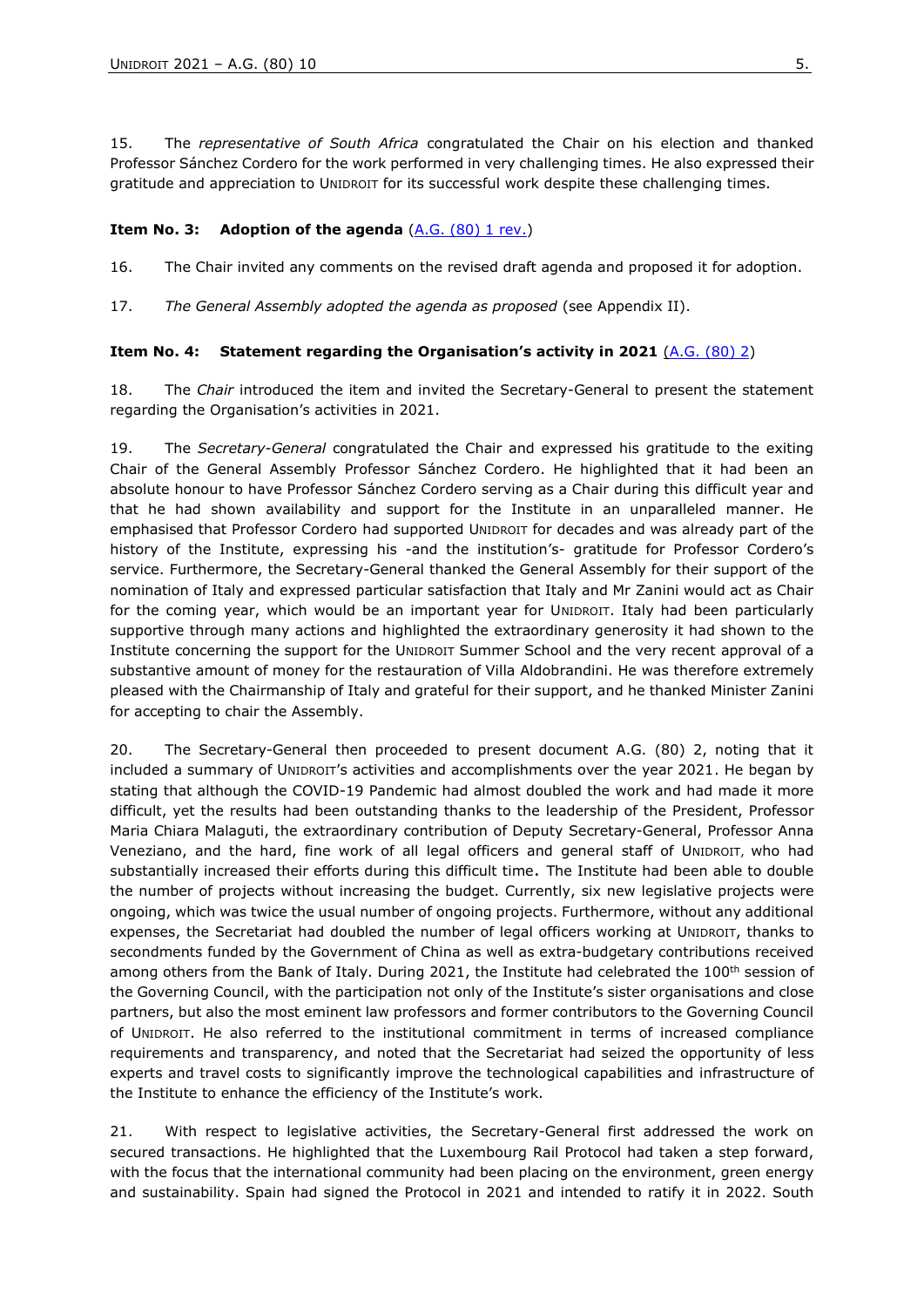Africa had also expressed the intention to sign the Protocol, but COVID-19 had prevented them from coming to Rome. Furthermore, the work on the Protocol continued with two meetings of the Preparatory Commission, which discussed a new version of the Regulations and issued a mandate to negotiate possible amendments in the shareholding in the company that manages the registry of the Protocol.

22. Concerning the Space Protocol, the Secretariat also had continued promotional activities. In particular, UNIDROIT had strengthened its ties with UN Committee on the Peaceful Uses of Outer Space (COPUOS), having become a permanent observer thereto, and having signed a Memorandum of Understanding with the UN Office for Outer Space Affairs (UNOOSA) which was aimed at strengthening their cooperation.

23. Furthermore, work on implementing the MAC Protocol, adopted in November 2019, had continued. The Preparatory Commission had held several sessions and important progress had been made. This had included discussions concerning the appointment of a Supervisory Authority and the preparation of all the necessary documents for the selection of the entity that would take the position of registrar. Further, a first draft for the Regulations had also been completed. The Secretary-General also reported that the European Commission had presented a proposal to the European Council for the signature of the MAC Protocol, which would be an extraordinary step as it would allow the 27 Member States of the European Union (EU) to sign and ratify the Protocol. The Secretariat had previously received continued expressions of interest from EU Member States to sign the Protocol. The United States of America had already signed the Protocol in 2020. The fourth meeting of the Preparatory Commission had been scheduled for January 2022, and the tender for the registry would be issued in the coming months.

24. Remaining in the area of secured transactions, work had started on the Model Law on Warehouse Receipts, together with UNCITRAL, chaired by Governing Council Member Professor Eugenia Dacoronia. The first session of the Working Group on this project had taken place in December 2020, and two more sessions had followed in 2021. Substantive progress had been made, and several draft chapters had already been prepared. Two subgroups had been set up to substantially enhance the intersessional work, namely a subgroup on technology and a drafting committee, and ten meetings of the subgroups combined had been held during 2021. The Secretary-General explained that the Working Group had been granted an extension of the project duration for one year, as there was a strong divide between countries following the Geneva system and those following the approach adopted in the US Uniform Commercial Code. Both approaches had reached the same solutions, albeit in different ways, and the Working Group had found it challenging to bridge the gap between them in a way that ensured the compatibility with the legal traditions of all countries wishing to implement the Model Law.

25. Turning to the area of agriculture and private law, the Secretary-General stated that he would refer to the new project on Legal Structure for Agricultural Enterprise as part of the presentation of amendments to the Work Programme.

26. In the area of transnational civil procedure, the work on Best Practices for Effective Enforcement, under the leadership of Deputy Secretary-General Professor Anna Veneziano and the Chair of the Working Group, Ms Kathryn Sabo, had continued expeditiously, having gathered data and information from many different jurisdictions. This project had enormous potential for providing extremely useful solutions to countries, in particular those where enforcement was not efficient. A couple of Working Group sessions had taken place, and three subgroups had been created, respectively on enforcement of adjudicated claims, technology and enforcement, and enforcement of security rights. A third Working Group meeting had taken place the previous week, and the Secretariat expected a first draft for the best practices to be available in 2022.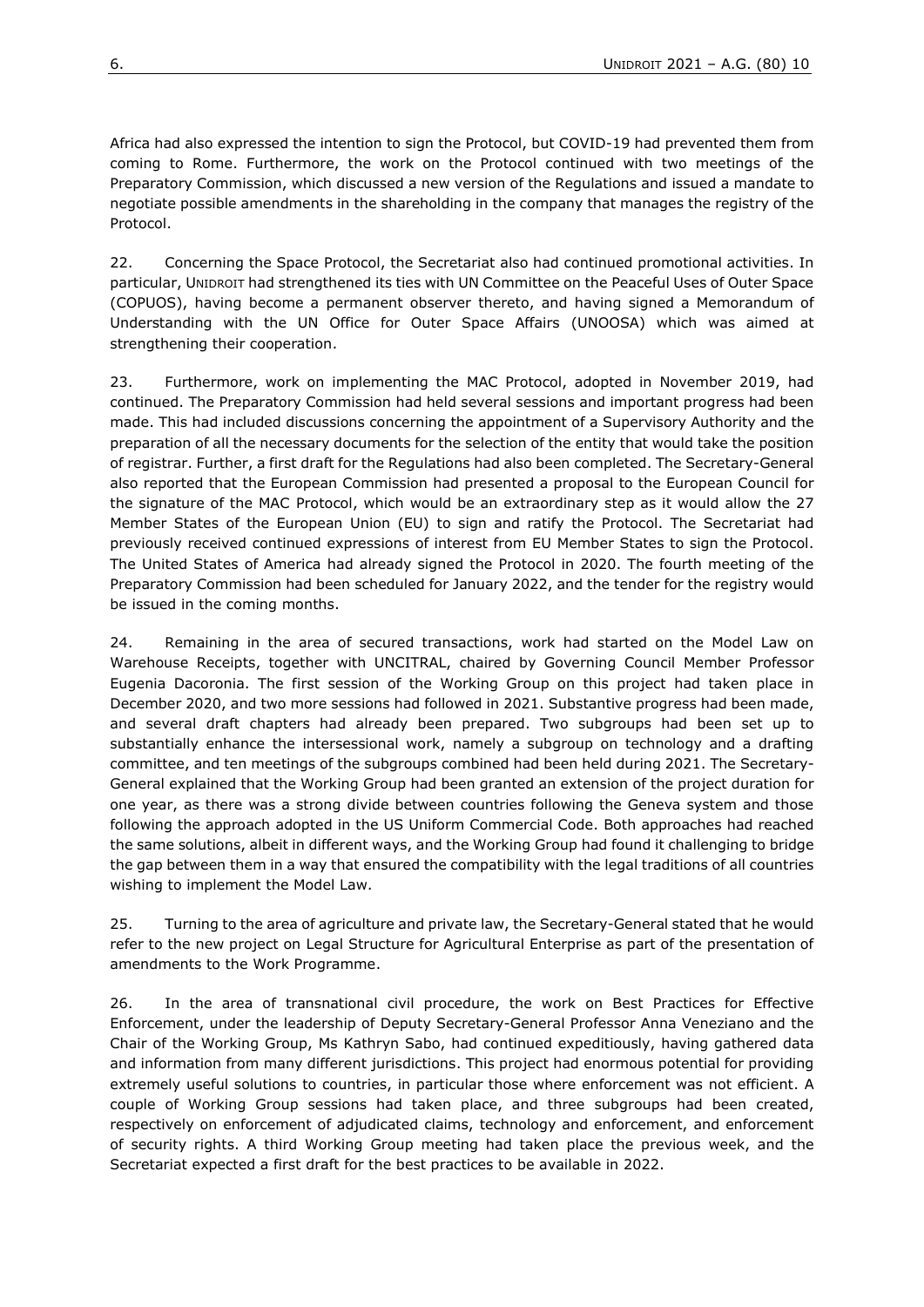27. With regard to international commercial contracts, substantial work had been undertaken on reinsurance contracts and a note was approaching completion on the COVID-19 Pandemic and reinsurance contracts. A group of experts had contributed to this work, which was composed of highly reputed universities specialised in reinsurance, and had been extended for an additional period, with no cost envisaged for the Institute.

28. Concerning leasing and factoring, the work on the Model Law on Factoring had continued to develop. Two Working Group sessions had taken place in 2021 and three subgroups had been created on conflicts, transition provisions, and the registry, respectively. Six draft chapters had been completed, and the preceding week had seen the fourth session of the Working Group. The Secretary-General was pleased to report that progress was being made and the instrument would be completed as planned.

29. Turning to the project on Bank Insolvency, the Secretary-General remarked that he would refer to this new project as part of the presentation of amendments to the Work Programme.

30. Lastly, the Secretary-General addressed the project on Digital Assets and Private Law, noting that it was one of the Institute's signature projects. Under the Chairmanship of Professor Hideki Kanda, the Working Group on Digital Assets had received so much interest that it had been decided, in agreement with the Governing Council, to duplicate the formal structure of the Working Group by creating a Steering Committee to channel information received from countries and regions around the world. The amount of progress that the Working Group had made in the past year was extraordinary with over 3 sessions of the Working Group, 3 special workshops, and 24 meetings of the four subgroups that had been convened during 2021. The meetings of the Working Group on Digital Assets brought together almost 50 members.

31. Concerning the implementation and promotion activities of the Institute, the Secretary-General was pleased to report that the Republic of Kyrgyzstan and Zambia had ratified the Cape Town Convention and the Aircraft Protocol, increasing the number of Contracting Parties to 84 for the Convention and 81 for the Protocol, which made it one of the most successful commercial law treaties to date. In terms of promotion of UNIDROIT instruments, he highlighted that UNCITRAL had endorsed the 2016 version of the UNIDROIT Principles of International Commercial Contracts, and that the Legal Guide on Agricultural Land Investment Contracts had been co-published by UNIDROIT and IFAD in September 2021.

32. Finally, the Secretary-General addressed the launch of the UNIDROIT Summer School. The Summer School was aimed at providing a stable platform whereby the Institute would be able not only to bring legal officers, judges, and government officials to Rome to become acquainted with the instruments of transnational law and those of UNIDROIT in particular, but also to create a network of ambassadors of UNIDROIT in represented countries. This would allow rendering the Institute's instruments more adapted to the needs of low and middle-income countries, and would also reinforce UNIDROIT presence in those countries.

33. Following the Secretary-General's report, the *Chair* gave the floor to the President of UNIDROIT.

34. The *President* welcomed all participants and expressed her gratitude to Professor Sánchez Cordero for all the support provided, and to Minister Zanini for having accepted to support the Institute in the future. She highlighted the strong activity in the library and the internship programme. Among others, the Institute had begun to organise the 100<sup>th</sup> anniversary with a number of activities. The President referred to a booklet that had been distributed to all participants of the General Assembly and explained that it included letters with dedications received by the founder of the Institute, Vittorio Scialoja, between the end of the 19<sup>th</sup> century and the last century. She added that the Institute had published the booklet with some of the most significant dedications, such as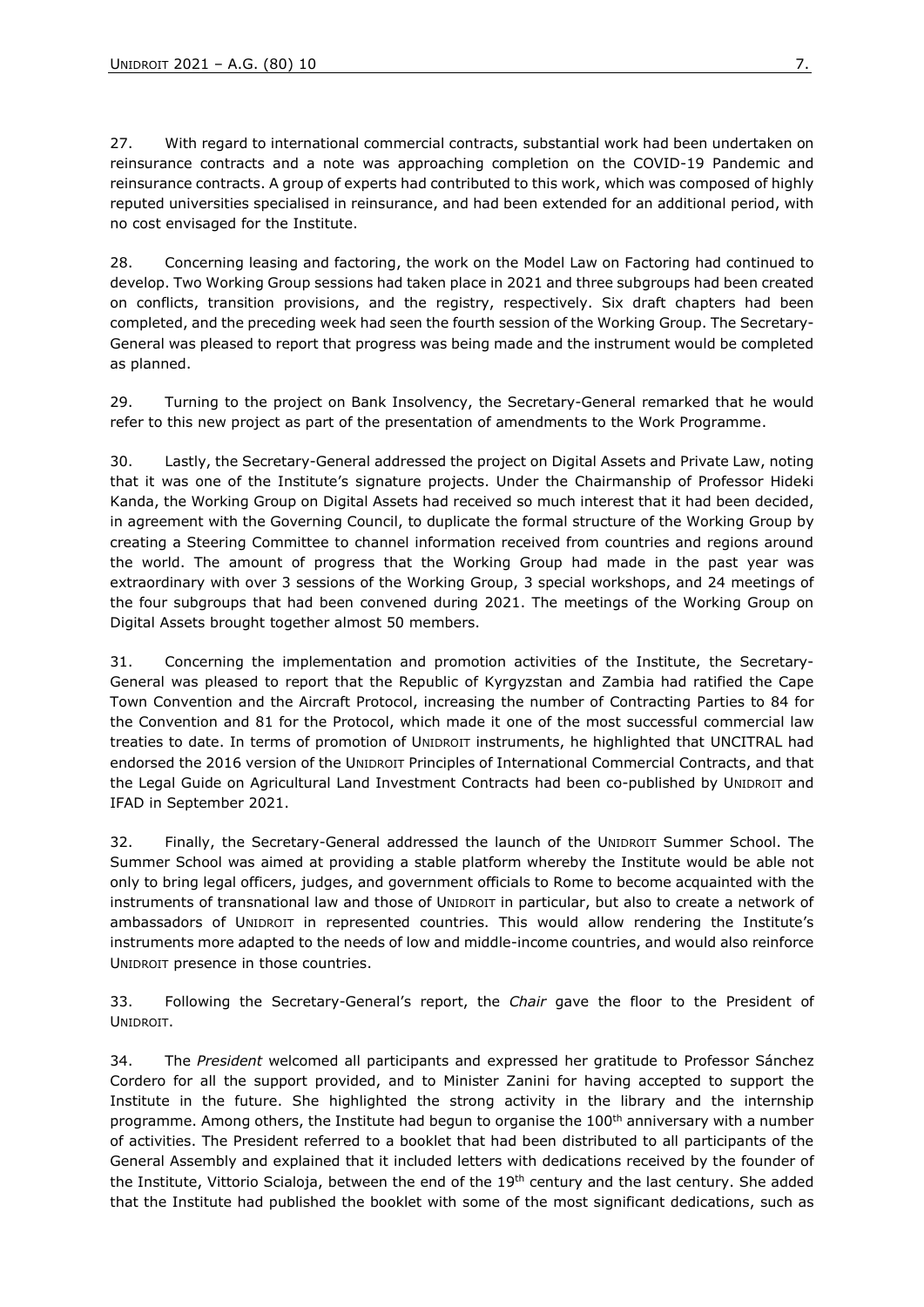by Alfredo Rocco and Orlando Rosa, entirely financed with extra-budgetary funds. This would be the first of a long series of publications leading up to the  $100<sup>th</sup>$  anniversary of UNIDROIT in 2026.

35. The *Chair* thanked the President for the gift and expressed his emotion. He then thanked the Secretary-General for his report and opened the floor for questions or comments.

36. The *representative of Argentina* congratulated Minister Zanini for the nomination as Chair and thanked Professor Sánchez Cordero for the work over the past year. He highlighted the importance of the Institute's work on digital assets and private law, and recorded the interest of their country in the development of this issue.

37. The *representative of South Africa* stated that it was a pleasure to learn about the Summer School initiative, especially for African countries. Conveying support for this initiative and expressing gratitude to the Government of Italy for the funding of the first Summer School edition, he urged all members to assist in promoting this initiative and make it a success. Furthermore, the representative congratulated the Institute on its contribution to interpret the UNIDROIT Principles in light of the COVID-19 Pandemic.

38. The *representative of the Russian Federation* congratulated the Chair on the nomination. Indicating high interest in the work done in the area of digital assets and private law, she suggested a potential further prioritisation of this work, noting that the Institute's work ought to be coordinated with that carried out by other international organisations, such as the World Intellectual Property Organization (WIPO), UNCITRAL, and the Hague Conference of Private International Law.

39. The *representative of Germany* thanked the Institute, the Secretary-General, and the entire team for the fact that the Institute had never stopped being operational and for the remarkable work done despite the ongoing Pandemic.

40. *The General Assembly took note of the Statement regarding the Organisation's activity in 2021.*

#### <span id="page-7-0"></span>**Item No. 5: Amendments to the Work Programme of the Organisation for the 2020- 2022 triennium** [\(A.G. \(80\) 3\)](https://www.unidroit.org/wp-content/uploads/2021/11/A.G.-80-3-Amendments-to-WP-2020-2022.pdf)

41. The *Chair* invited the Secretary-General to present the amendments to the Institute's 2020- 2022 Work Programme that had been recommended by the Governing Council at its 100<sup>th</sup> session in September 2021. He stated that this document would require approval by the General Assembly.

42. The *Secretary-General* noted that this document referred to two projects that were already part of the Work Programme and the recommended amendments concerned the upgrading of priority for these projects.

43. First, he drew the participants' attention to the project on Legal Structure of Agricultural Enterprises, noting that it constituted the Institute's third joint project together with the United Nations Food and Agriculture Organization (FAO) and IFAD. He highlighted that this project had a strong economic component and that it had been giving a dynamic look both horizontally and vertically to enterprises in the agricultural sector and to the agribusiness sector from the supply chain standpoint. The idea behind the project was to provide legal best practices for an area where economics were very pronounced, and where legal support was necessary to ensure that economic exchanges happened in an environment of legal certainty. He reported that substantial work had been conducted prior to reaching an upgrade of the status. Among other actions, and in addition to preparatory work by the Secretariat, a workshop had been conducted in June 2021 together with the partner organisations, which had greatly contributed to the document that had been finally adopted by the Governing Council. The Governing Council had granted the Secretariat the mandate to set up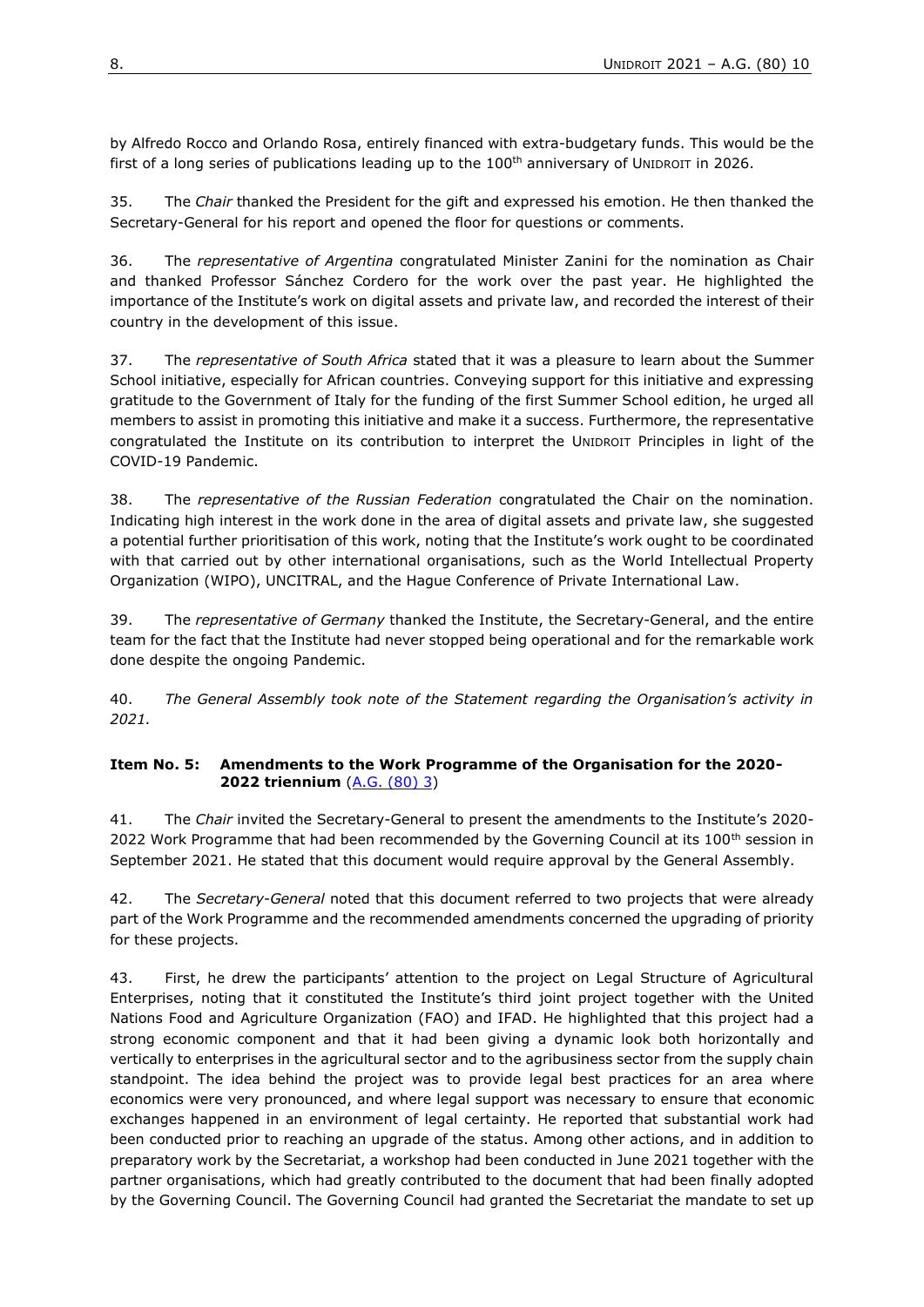a Working Group, chaired by Governing Council member Professor Ricardo Lorenzetti, member of the Argentinian Supreme Court and an expert in the subject matter. The last months had been devoted to refining the project's scope even further.

44. As to the second project on Bank Insolvency, the Secretary-General emphasised that this project was reviving the Institute's work on banking law, which had been abandoned for decades but had resurged in the light of its practical importance. He explained that the project had been initiated at the request of the Bank of Italy and the European Banking Institute. The project concerned no element of bank insolvency with a strong systemic risk component, given that there were already plenty of regulatory standards in that respect, but was rather concentrating on the smaller banks, the non-systemic banks, in the absence of any guidance worldwide as how such banks ought to be treated in case of insolvency. While a variety of practices existed for liquidation worldwide, results were not always suitable and thus the project aimed to fill this vacuum. The project work was going to be undertaken in partnership with the Financial Stability Institute – Bank for International Settlements and the Basel institutions leading the work on banking law. A first workshop had taken place in the summer of 2021, with the participation from the International Monetary Fund (IMF), the World Bank, and several central banks from all over the world. The workshop had confirmed the need for the project, and ideas had been identified allowing the Secretariat to prepare an Issues Paper, which had been presented to the Governing Council in September. The first Working Group meeting would take place during the week following the General Assembly, with the participation of central banks and the main multilateral financial institutions. The project was promising to be at least as successful as the Digital Assets project. The Secretary-General concluded that the Secretariat was grateful to have been given the possibility to conduct this project by the Governing Council and hoped that the General Assembly would confirm this proposal.

45. The *Chair* thanked the Secretary-General for the presentation and opened the floor for comments.

46. *The General Assembly approved the recommended amendments to the current Work Programme for the 2020-2022 triennium.*

#### <span id="page-8-0"></span>**Item No. 6: Final modifications to the Budget and approval of the Accounts for the 2020 financial year** [\(A.G. \(80\) 4\)](https://www.unidroit.org/wp-content/uploads/2021/11/A.G.-80-4-Final-modifications-Budget-2020.pdf)

47. The *Chair* invited the Chair of the Finance Committee to make some introductory remarks on this agenda item.

48. The *Chair of the Finance Committee* congratulated the Secretariat for all the work done over the past year in a safe and secure manner. He then shared the summary of the discussion of the Finance Committee which had taken place in hybrid format on 4 November 2021, noting that the Committee had examined the documents that the General Assembly was going to discuss. He reported that the Committee had expressed itself in favour of approving the final modifications to the budget and accounts for 2020, commending UNIDROIT for ending with a surplus. Furthermore, the Committee had welcomed the information provided on adjustments to the budget 2020 which it considered balanced. The Finance Committee had also taken note of the generous voluntary contributions, including contributions from Italy, the Bank of Italy, China, IFAD, Sir Roy Goode, the Cape Town Convention Academic Project, and others, as well as of the extremely generous in-kind contributions, especially from world-renowned commercial law experts. Similarly, the Committee had taken note of the arrears, which were significant, and had asked the Secretariat to work with Member States to establish a plan to eliminate the arrears. He stated that the Committee had recommended the General Assembly to approve the budget for the year 2022. Finally, they had welcomed the Secretary General's update on the new staff compensation and pension package and congratulated the Secretariat on quick action to establish a policy to protect whistle-blowers and deter retaliation, highlighting the importance of confidentiality for whistle-blowers.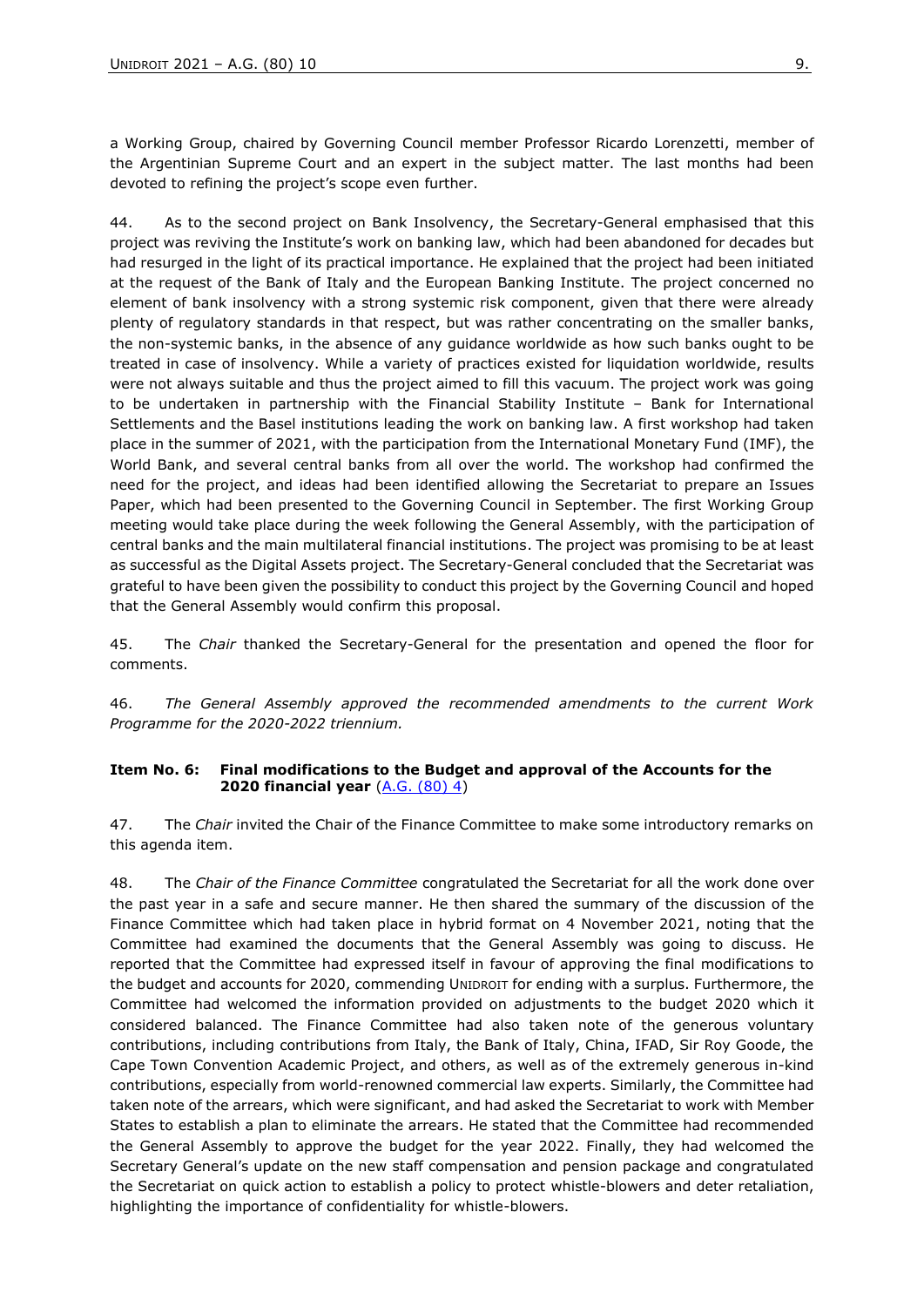49. The *Chair* thanked the Chair of the Finance Committee for the report. He then invited the Secretary-General to address the final modifications to the Budget and approval of the Accounts for the 2020 financial year.

50. The *Secretary-General* thanked the Chair of the Finance Committee for his introduction, considerations and generally for his work. He then presented document A.G. (80) 4 regarding the final modifications to the Budget and approval of the Accounts for the 2020 financial year. He noted that the accounts had already been reviewed twice by the Finance Committee. The accounts continued to be positive notwithstanding the existence of arrears, and that the Institute had not only been able to stay within the budget, but also to increase the buffer, having saved over € 45,000.00 during the year. If added to the € 332,000.00 which had been carried over from previous years, that constituted a buffer in the accounts of € 378,137.00. He emphasised that this was the result of the Secretariat's austere fiscal policy, which sought additional sources of financing dedicated to specific projects wherever possible, which it accounted for in a transparent manner. However, he underlined that even though the Working Capital Fund was stable at about € 368,000.00, that sum accounted only for about two months of expenditure, and thus Member States' contributions were crucial.

51. The *Chair* thanked the Secretary-General for the presentation of the document and opened the floor for comments.

52. The *representative of Canada* congratulated the Chair on the nomination, and thanked the Chair of the Finance Committee for his report. The representative expressed her gratitude to the Secretary-General for the careful management and use of UNIDROIT's funds and approved the final modifications to the Budget and Accounts for 2020.

53. The *representative of Japan* thanked the Secretary-General for the explanation of the budget and conveyed their approval of the final modifications to the Budget and Accounts for the 2020 financial year.

54. The *representative of Germany* expressed their approval of both the final modifications to the 2020 Budget and Accounts and the adjustments to the Budget for the 2021 financial year (item 7).

55. The *representative of South Africa* commended UNIDROIT for the very prudent fiscal management and underlined how well the Institute managed its funds. They supported the suggested final modifications to the budget.

56. The *Secretary-General* thanked the representatives for their support and assured that the Institute would continue this path in moving forward.

57. *The Chair concluded that the General Assembly had approved the final modifications to the Budget and Accounts for the 2020 financial year and that the Secretary-General had discharged his responsibility for the management of the 2020 financial year in accordance with Article 38(5) of the Regulations.*

# <span id="page-9-0"></span>**Item No. 7: Adjustments to the Budget for the 2021 financial year** [\(A.G. \(80\) 5\)](https://www.unidroit.org/wp-content/uploads/2021/11/A.G.-80-5-Adjustments-Budget-2021.pdf)

58. The *Chair* noted that the General Assembly was responsible for approving any adjustments to the Budget for the current financial year and invited the Secretary-General to present the related document.

59. The *Secretary-General* referred to document A.G. (80) 5 and explained that it was presented to the Finance Committee session in the autumn every year. The document was meant to enhance transparency in the financial activity and to allow both the Finance Committee and the General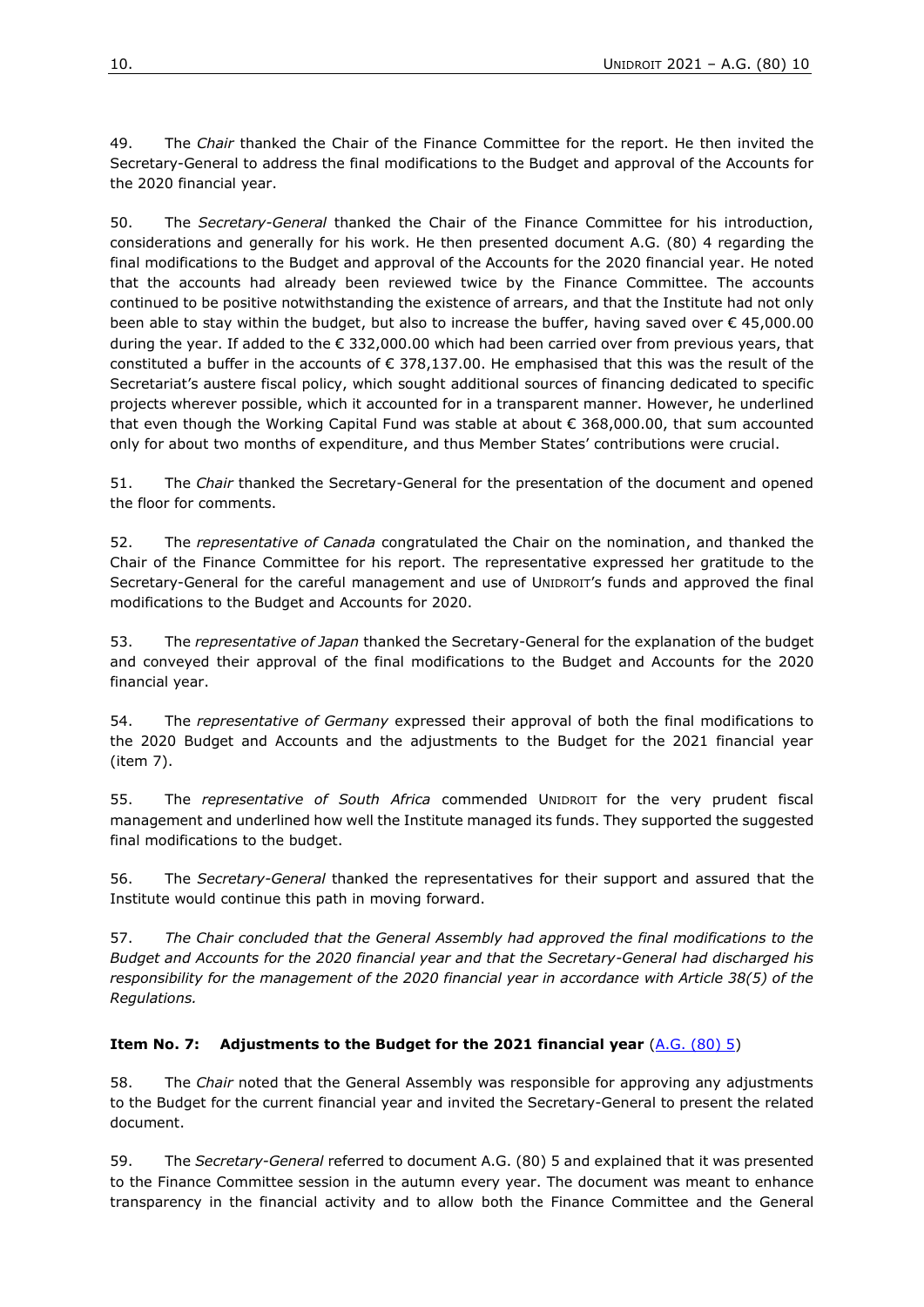Assembly to observe the dynamic development of expenditure and receipts during the year. The budget had been updated based on the progress made since January until November, based on the actual expenditures up to that moment, and therefore allowed the members to calibrate any developments. He noted that the COVID-19 Pandemic had restricted the travel of both experts and staff members, which had allowed the Institute to make some savings. These savings had mostly been used to strengthen the Institute's infrastructure and technological capacity, which would allow them to work over the coming years at a lower cost. There had been no need to resort to the use of the buffer pursuant to Art. 38(4) of the Regulations. He noted that the rest of the adjustments to the budget were self-explanatory, but he would be glad to answer any questions.

60. The *Chair* opened the floor for further comments and noted that the representative of Germany had already expressed their approval of the adjustments to the Budget.

61. The *representative of Canada* expressed their content with the adjustments to the budget for the 2021 financial year. She underlined that the improvement of the available technology had been necessary and that they were happy to support the expenditure.

62. *The Chair concluded that the General Assembly had taken note of the expected level of receipts and expenditure for the 2021 financial year and approved the adjustments to the Budget, as set out in the Appendix.*

# <span id="page-10-0"></span>**Item No. 8: Arrears in contributions of Member States** [\(A.G. \(80\) 6\)](https://www.unidroit.org/wp-content/uploads/2021/11/A.G.-80-6-Arrears-in-contributions-of-Member-States.pdf)

63. The *Chair* noted the importance of this agenda item and invited the Secretary-General to provide an update to the General Assembly regarding the status of arrears.

64. The *Secretary-General* noted that the document reflected the outstanding contributions for the period 2013 to 2020. The arrears that had accumulated over the years were bordering € 600,000.00, which constituted over 20 percent of the Institute's budget. He emphasised the importance for the Institute that arrears be settled and countries comply with their duties in this regard, and encouraged governments of Members States who had not been able to pay to consult with the Secretariat. He noted that the amounts required were very low, in consideration of the output that the Institute produced, and that the Secretariat would appreciate assistance from countries that paid their contributions regularly in supporting the claim for the payment of outstanding arrears.

65. The *Chair* seconded the Secretary-General in highlighting the importance of contributions and joined the appeal to work jointly with the Secretariat to resolve this problem. He then opened the floor for comments.

66. The *representative of Germany* stated their strong support for the efforts of the Secretariat to reduce arrears in contributions through dialogue with the governments concerned. She expressed concern that contribution arrears of almost  $\epsilon$  600,000.00, along with a presumably even higher amount in 2021, endanger the tremendous and excellent work of an international organisation like UNIDROIT which had only modest financial resources. Germany offered their support to the Secretariat whenever Member States should be made aware that the Statutes provided for sanctions for arrears spanning several years and, if necessary, use should be made of this option.

67. *The Chair concluded that the General Assembly had taken note of the Secretariat's report on arrears.*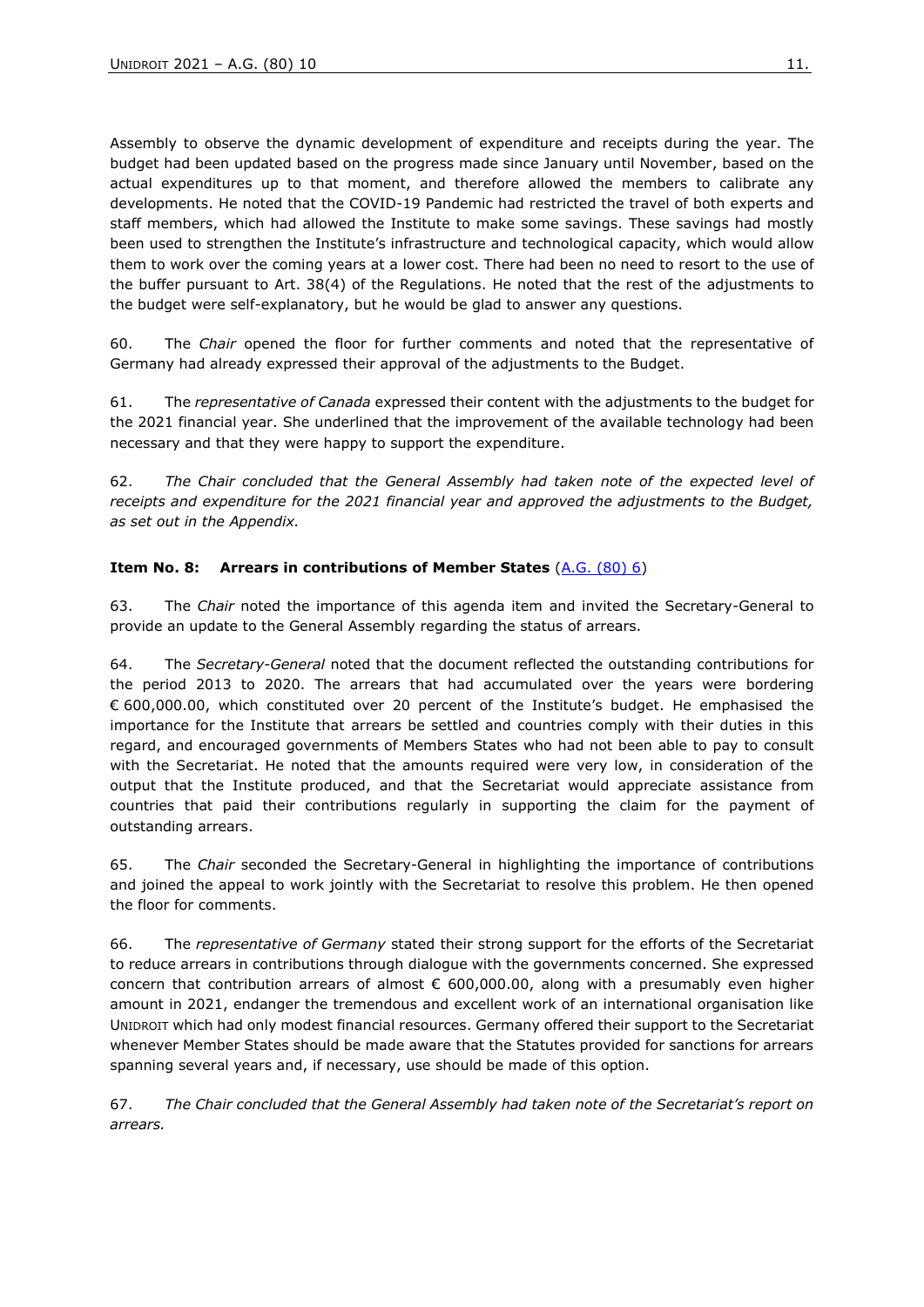# <span id="page-11-0"></span>**Item No. 9: Approval of the draft Budget for 2022 and observations submitted by Member States** [\(A.G. \(80\) 7\)](https://www.unidroit.org/wp-content/uploads/2021/11/A.G.-80-7-Approval-Draft-Budget-2022-and-obs-MS.pdf)

68. The *Chair* invited the Secretary-General to present the draft Budget for the year 2022, and noted that the General Assembly was responsible for approving the Budget.

69. The *Secretary-General* referred to document A.G. (80) 7, stating that there were no major changes in comparison to the budgets of previous years. Like the previous year, the Secretariat had received two Notes Verbales, from the governments of both Brazil and Argentina, providing motivated request to continue the suspension of their reclassification upwards in the scale of contributions, which had been reflected in the documents prepared for the Finance Committee. He stated that the Secretariat understood the requests by both countries in the light of the difficulties caused by the current situation.

70. Concerning the Budget, he underlined that the budget was therefore slightly lower than the previous year. Turning to the expenditure foreseen for 2022, the Secretary-General drew the participants' attention to page 6 of document A.G. (80) 7 which indicated an increase of almost € 20,000.00 for expert committees and an increase of about 10,000.00 for travel costs. He explained that those estimations were too cautious. These chapters had been lowered in the 2021 budget because of the COVID-19 Pandemic, when travel was not possible, adding that the budget of 2020 was already very low in terms of expenditure in these chapters given that many projects had almost been already finalised by that time, which implied less expenditure. In addition, only three projects had been ongoing at the time, compared to six ongoing projects at the moment. Hence, the budget for 2022 for experts and travel reflected a traditional scenario of three ongoing projects in their final stages. Therefore, he already indicated that the Secretariat might require the use of the buffer for experts and travel in 2022, in which case it would submit a corresponding request to the Finance Committee. The Secretary-General underlined that this would not require additional contributions, but merely the use of savings for furthering the Institute's mandate to work on legislative activities.

71. The *Chair* thanked the Secretary-General and opened the floor for comments.

72. The *representative of Canada* thanked the Secretary-General for the high level of transparency with which financial matters were managed. They approved the draft budget and took note of the possibility that the use of additional funds might be required over the course of the coming year.

73. *The Chair concluded that the General Assembly had approved the Budget for the 2022 financial year.* 

# <span id="page-11-1"></span>**Item No. 10: Update on the compensation and pension scheme for UNIDROIT staff** [\(A.G.](https://www.unidroit.org/wp-content/uploads/2021/11/A.G.-80-8-Update-on-the-compensation-pension-scheme-web-site.pdf)  [\(80\) 8\)](https://www.unidroit.org/wp-content/uploads/2021/11/A.G.-80-8-Update-on-the-compensation-pension-scheme-web-site.pdf)

74. The *Chair* invited the Secretary-General to present the update on the implementation of the compensation and pension scheme for UNIDROIT staff.

75. The *Secretary-General* noted that this document included a report from the Committee for the Administration of Funds in the Appendix. Concerning compensation, he reported that there had been no updating of salary scales for four general staff of the Institute since April 2019, in accordance with the United Nations salary scales that the Institute used as reference. Conversely, the salary for the legal officers was updated in January 2021. The Institute might need to modify the budget based on an update of the salary scale according to the United Nations scale as applicable to general staff when it would occur. As for the pension fund, the Institute was currently still under the threshold of ordinary management and thus there was no investment policy to assess, while that threshold was likely to be reached in 2022.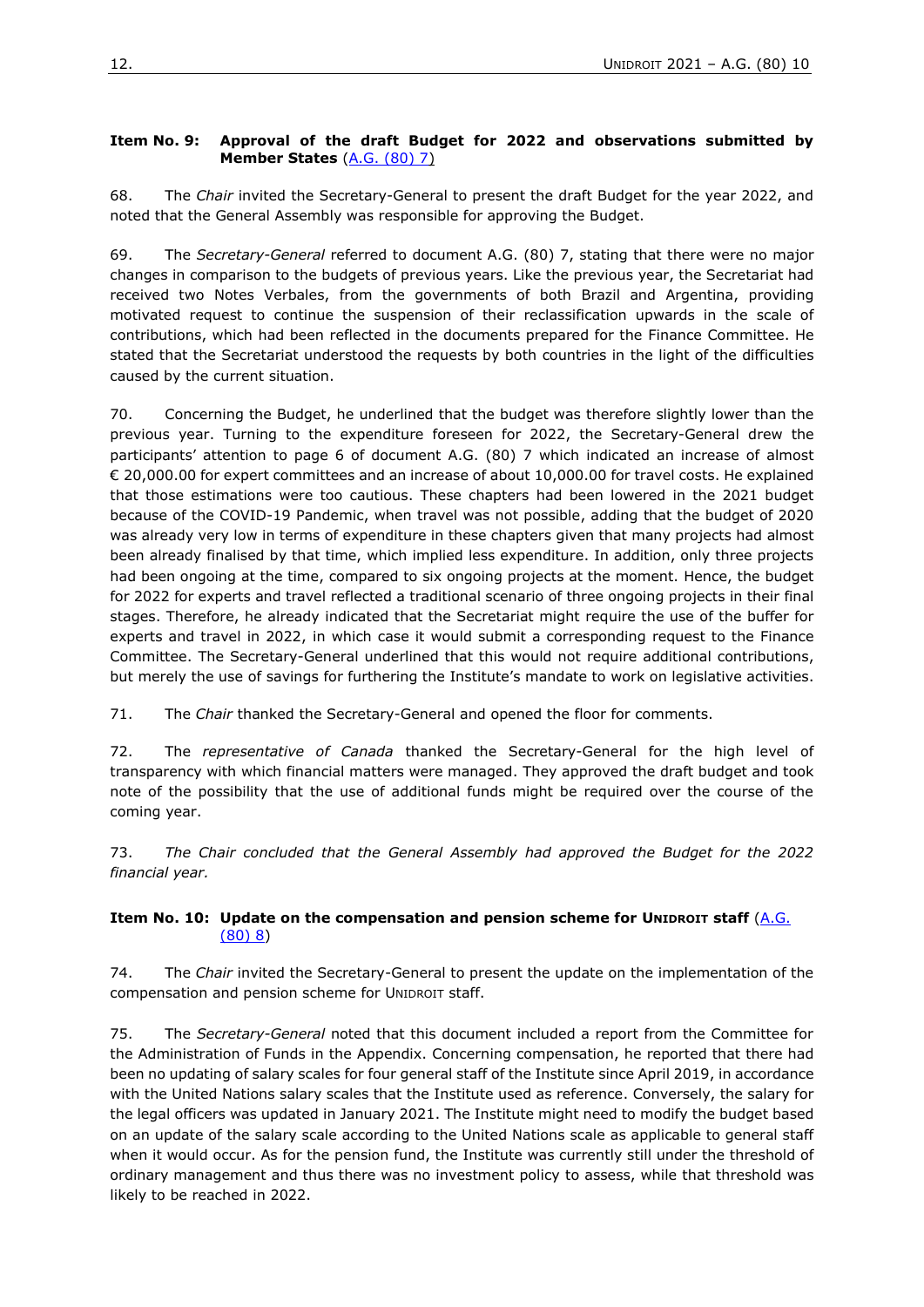76. The *Chair* thanked the Secretary-General and opened the floor for any comments.

77. *The Chair concluded that the General Assembly took note of the Secretariat's update regarding the implementation of the compensation and pension scheme applicable to UNIDROIT staff.*

#### <span id="page-12-0"></span>**Item No. 11: Update on the implementation of whistle-blower and anti-retaliation policy**  [\(A.G. \(80\) 9\)](https://www.unidroit.org/wp-content/uploads/2021/11/A.G.-80-9-Update-on-whistle-blower-and-anti-retaliation-policy-1.pdf)

78. The *Chair* invited the Secretary-General to report on the whistle-blower and anti-retaliation policy.

79. The *Secretary-General* recalled that this document referred to one of the new compliance documents that UNIDROIT was introducing during 2021 and that the present version had been approved by the Governing Council. He explained that, while the document was fit for application, it was still work in progress in view of the fact that part of the whistle-blower and anti-retaliation policy required specific allocation of sanctions for breach, and the consequences of breach were to be regulated in the Regulations. The Regulations were being revised more broadly and a reference to the policy would be included to complete the policy. Therefore, the Secretariat would be grateful for the non-objection of the General Assembly to be able to start applying the policy forthwith, while it would continue to refine and complete it. The policy would be represented with amendments as appropriate to the General Assembly in 2022.

80. The *Chair* thanked the Secretary-General for the update and opened the floor for any comments.

81. The *representative of the United States of America* thanked the Secretariat, the Secretary-General, the Finance Committee, the Governing Council, and everyone who had been involved in the development of the draft policy. He highlighted that this was a priority of the United States Government, and praised the leadership of the Secretary-General. Recognising that UNIDROIT was a small and well-managed organisation, they noted that this policy was merely needed to bring UNIDROIT in line with best practices across multilateral organisations. Therefore, the United States registered their non-objection.

82. *The Chair concluded that the General Assembly had taken note of the new whistle-blower and anti-retaliation policy, and that no rejection of immediate application of the policy pending amendments to the Regulations had been recorded.*

# <span id="page-12-1"></span>**Item No. 12: Any other business**

83. The *Chair* transitioned to the final item on the agenda and opened the floor for interventions regarding any other matters.

84. *In the absence of any interventions, the Chair thanked the General Assembly for their trust placed in him to chair the meeting and expressed deepest appreciation to his predecessor and his excellent work. Furthermore, he expressed his appreciation for the President, the Secretary-General, the Deputy Secretary-General, and the entire staff of UNIDROIT for their excellent preparation of this General Assembly and their assistance during the session, as well as to the interpreters for their support during the session. The Chair then declared the session closed.*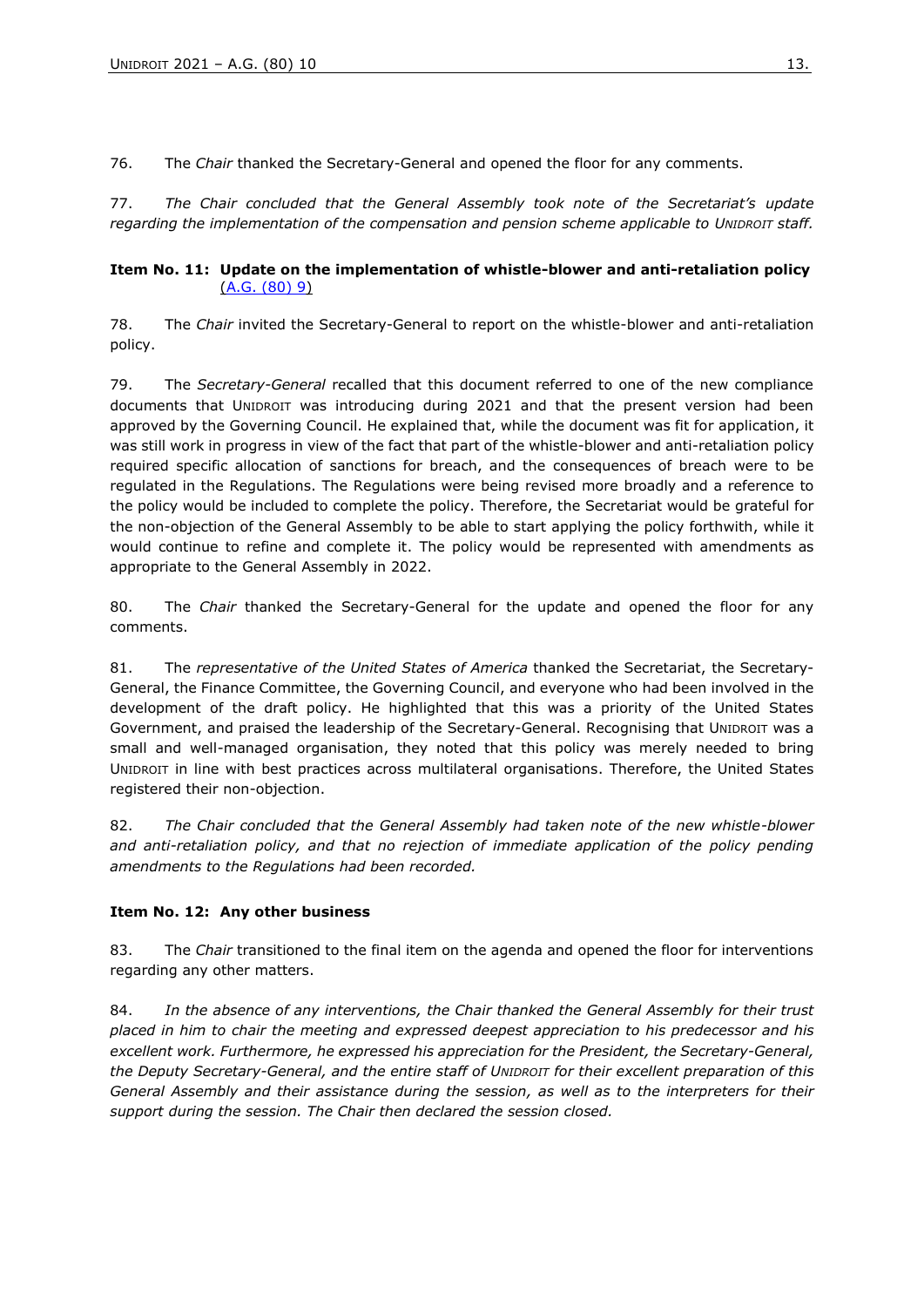# **APPENDIX I**

# **LIST OF PARTICIPANTS**

80th session of the General Assembly

<span id="page-13-0"></span>

| ARGENTINA / ARGENTINE             | Mr Alejandro LUPPINO<br>Counsellor<br>Ambassy of Argentina in Italy                                                                                                                                                  |
|-----------------------------------|----------------------------------------------------------------------------------------------------------------------------------------------------------------------------------------------------------------------|
| AUSTRALIA / AUSTRALIE             | Mr Angus MINNS<br>Second Secretary<br>Ambassy of Australia in Italy                                                                                                                                                  |
| AUSTRIA / AUTRICHE<br>(remotely)  | Mr Amadeus FALTHEINER<br><b>First Secretary</b><br>Embassy of Austria in Italy                                                                                                                                       |
| BELGIUM / BELGIQUE                | Excused                                                                                                                                                                                                              |
| BULGARIA / BULGARIE<br>(remotely) | Mr Rossen ROUFEV<br>Counsellor<br>Head of Political Affairs Office<br>Embassy of Bulgaria in Italy                                                                                                                   |
| <b>BRAZIL / BRESIL</b>            | Mr Eduardo BRIGIDI DEL MELLO<br><b>First Secretary</b><br>Embassy of Brazil in Italy<br>Ms Isadora LORETO                                                                                                            |
|                                   | Second Secretary<br>Embassy of Brazil in Italy                                                                                                                                                                       |
| CANADA<br>(remotely)              | Ms Saba ZARGHAMI<br>Counsellor and Head of the Political and<br>Economic section<br>Embassy of Canada to Italy                                                                                                       |
|                                   | Ms Kathryn SABO<br>Deputy Director General & General Counsel<br>(International Private Law Team)<br>Constitutional, Administrative and<br><b>International Law Section</b><br>Department of Justice Canada<br>Ottawa |
| CHILE / CHILI                     | Mr René ORTEGA<br>Consul<br>Embassy of Chile in Italy                                                                                                                                                                |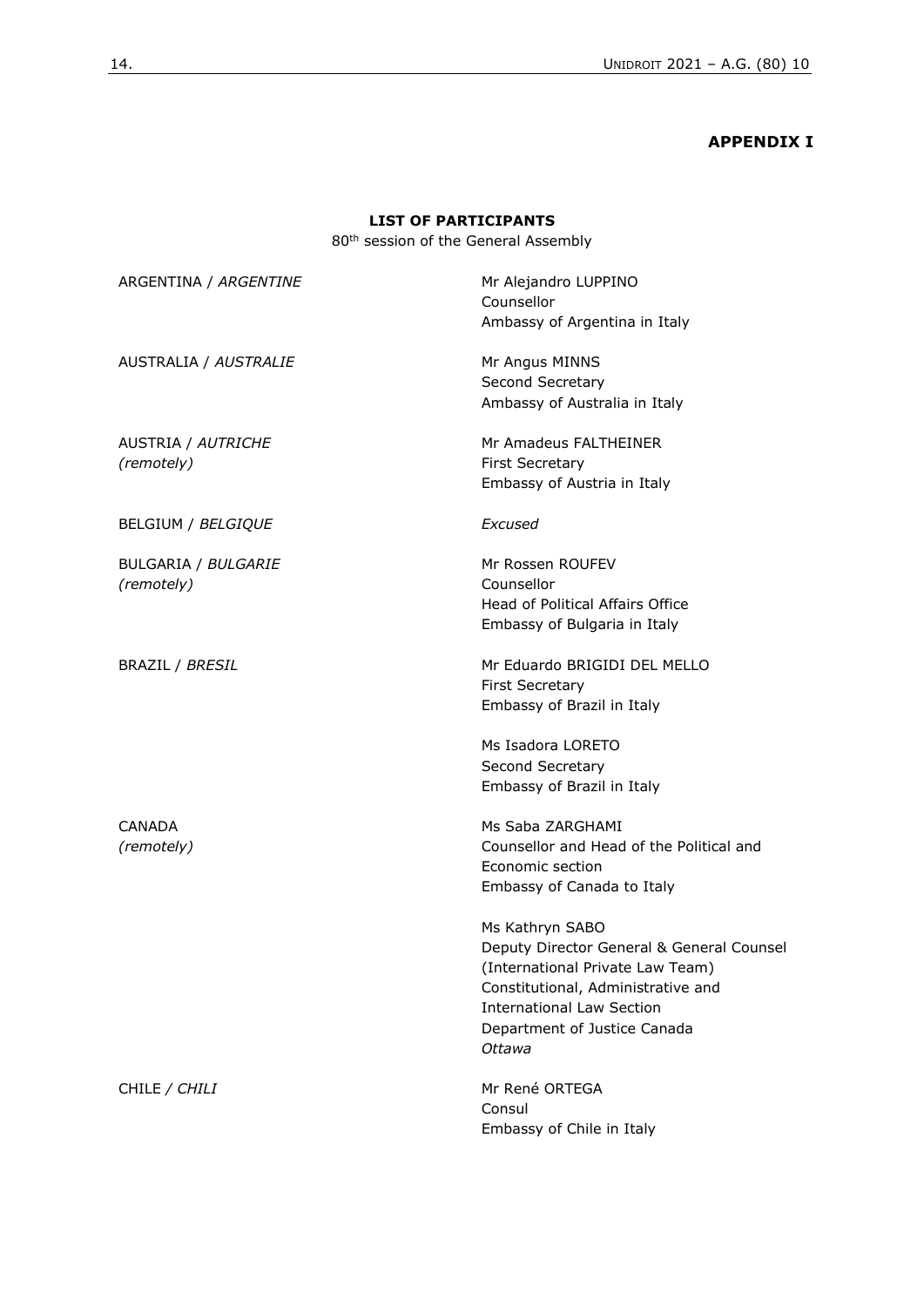| CHINA / CHINE                                       | Ms HU Rui<br>Third secretary<br>Economic and Commercial Office<br>Embassy of the People's Republic of China<br>in Italy                |
|-----------------------------------------------------|----------------------------------------------------------------------------------------------------------------------------------------|
| CROATIA / CROATIE<br>(remotely)                     | Mr Igor SURDICH<br><b>First Secretary</b><br>Embassy of the Republic of Croatia                                                        |
| REPUBLIC OF CYPRUS / RÉPUBLIQUE DE<br><i>CHYPRE</i> | Ms Kypriani STAVRINAKI<br>Counsellor<br>Embassy of the Republic of Cyprus to Italy                                                     |
| CZECH REPUBLIC / REPUBLIQUE TCHEQUE                 | Ms Veronika KUBÍKOVÁ<br>Deputy Director<br>Department of European and International<br>Law<br>Ministry of Industry and Trade<br>Prague |
| DENMARK / DANEMARK                                  | Excused                                                                                                                                |
| ESTONIA / ESTONIA                                   | Excused                                                                                                                                |
| FINLAND / FINLANDE<br>(remotely)                    | Mr Teemu LAAKKONEN<br><b>First Secretary</b><br>Embassy of Finland in Italy                                                            |
| <b>FRANCE</b><br>(remotely)                         | Mme Stéphanie FELIX<br>Magistrat de liaison en Italie et à Malte                                                                       |
| <b>GERMANY / ALLEMAGNE</b><br>(remotely)            | Mrs Michaela GASTINGER<br>Second Secretary<br>Embassy of the Federal Republic of<br>Germany in Italy                                   |
| HOLY SEE / SAINT-SIÈGE<br>(remotely)                | Mr Paolo PAPANTI-PELLETIER<br>Juge<br>Tribunal de la Cité du Vatican<br>Secrétairerie d'État de la Cité du Vatican                     |
| HUNGARY / HONGRIE<br>(remotely)                     | Ms Alexandra KOPÁCSI-JEZSÓ<br>Attaché<br>Embassy of Hungary in Italy                                                                   |
|                                                     | Ms Zsuzsanna DEGRELL<br>Legal Advisor<br>Ministry of Justice<br><b>Budapest</b>                                                        |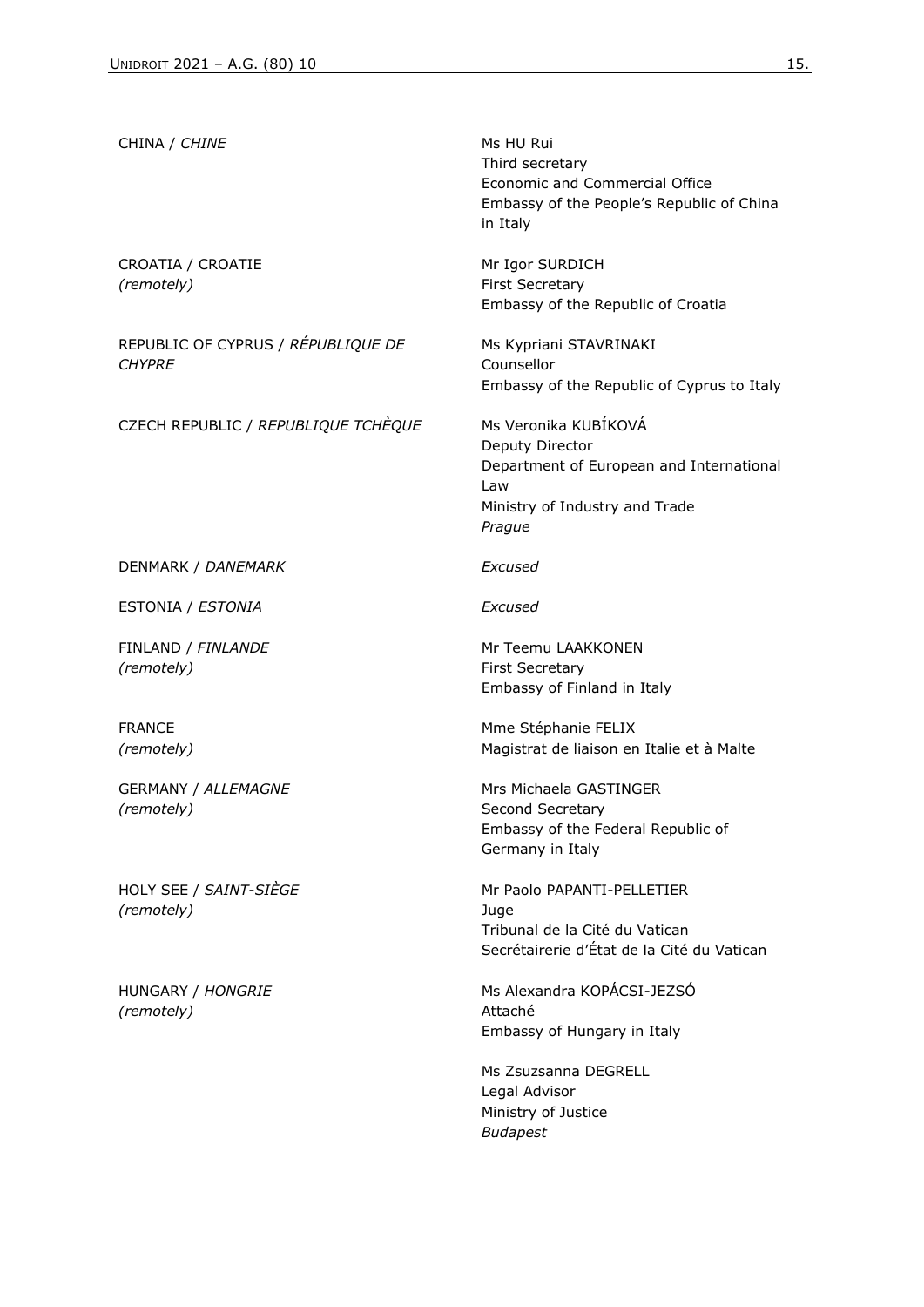| INDONESIA / INDONESIE<br>(remotely) | Ms Agnes ROSARI DEWI<br>Second Secretary<br><b>Multilateral Section</b><br>Embassy of Indonesia in Italy                                                                               |
|-------------------------------------|----------------------------------------------------------------------------------------------------------------------------------------------------------------------------------------|
| IRELAND / IRLANDE<br>(remotely)     | Ms Caitríona DE BÚRCA<br><b>First Secretary</b><br>Embassy of Ireland in Italy                                                                                                         |
| ITALY / ITALIE                      | Mr Stefano ZANINI<br>Minister<br>Head - Service for Legal Affairs<br>Diplomatic Disputes & International<br>Agreements<br>Ministry of Foreign Affairs and International<br>Cooperation |
|                                     | Mr Luigi RIPAMONTI<br>Service for Legal Affairs<br>Diplomatic Disputes & International<br>Agreements<br>Ministry of Foreign Affairs and International                                  |
| JAPAN / JAPON<br>(remotely)         | Mr Masamichi YAMASHITA<br><b>First Secretary</b><br>Embassy of Japan in Italy                                                                                                          |
| LATVIA / LETTONIE                   | Ms Nellija REINICĀNE<br>Counsellor<br>Deputy Head of Mission<br>Embassy of the Republic of Latvia                                                                                      |
| (remotely)                          | Ms Elina PLAUDE<br>Lawyer of the European Affairs department<br>Ministry of Justice                                                                                                    |
| LITHUANIA / LITUANIE<br>(remotely)  | Mr Darius ŽILYS<br>Head<br>International Cooperation and Human<br><b>Rights Policy Group</b><br>Ministry of Justice<br><b>Vilnius</b>                                                  |
| LUXEMBOURG<br>(remotely)            | Mme Sabrina COPPI<br>Cheffe de Mission adjointe<br>Ambassade du Grand-Duché de<br>Luxembourg en Italie                                                                                 |
| MALTA / MALTE<br>(remotely)         | H.E. Mr Carmel VASSALLO<br>Ambassador<br>Embassy of Malta in Italy                                                                                                                     |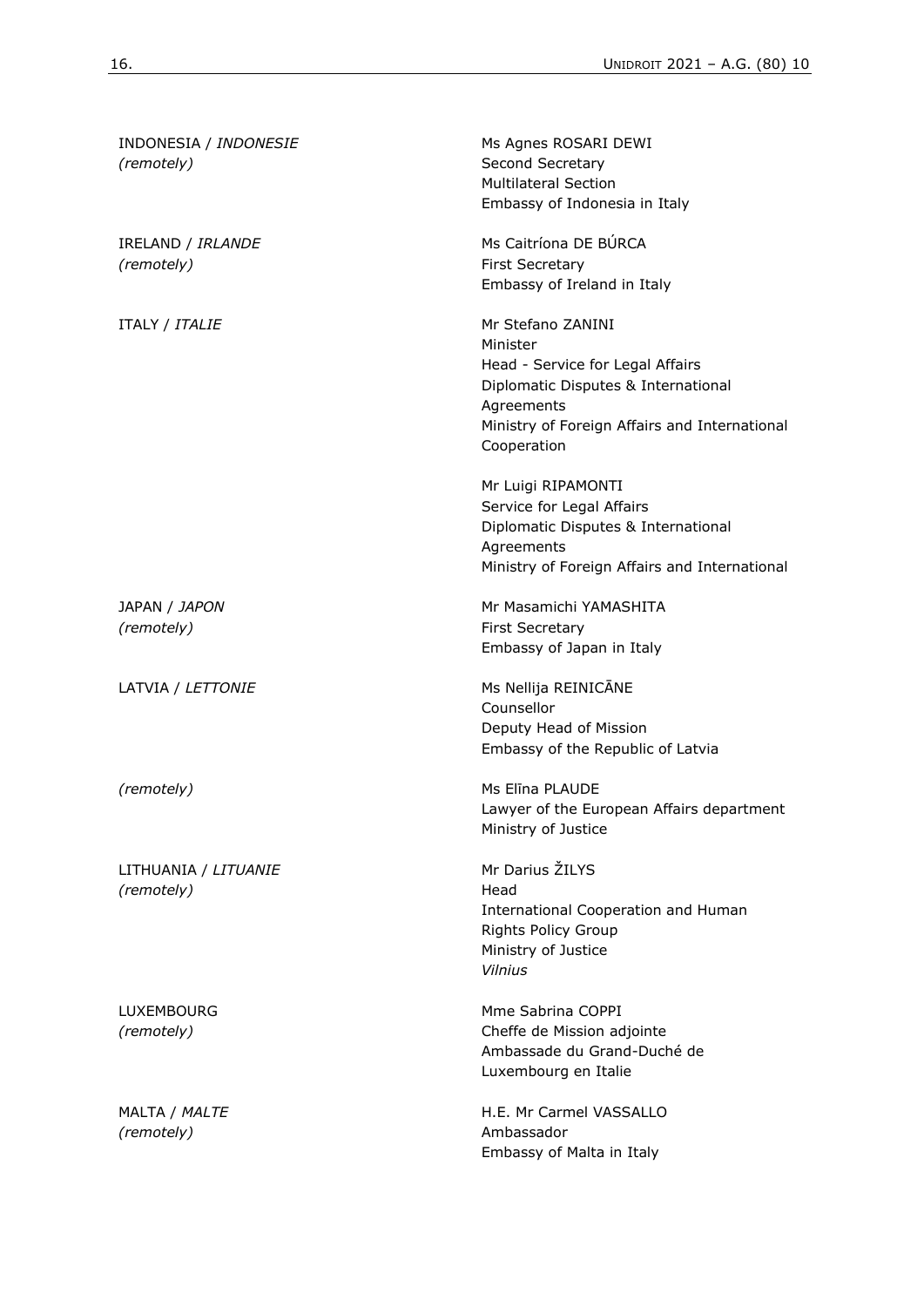| MEXICO / MEXIQUE                                      | H.E. Mr Carlos García de ALBA<br>Ambassador<br>Embassy of Mexico in Italy                                                                            |
|-------------------------------------------------------|------------------------------------------------------------------------------------------------------------------------------------------------------|
|                                                       | Dr. Jorge Sánchez Cordero Dávila<br>External Adviser on Private international<br>Law<br>Office of the Legal Adviser<br>Ministry of Foreign Relations |
|                                                       | Mr Mauricio GUERRERO<br>Minister<br>Embassy of Mexico in Italy                                                                                       |
| NETHERLANDS / PAYS-BAS                                | Mr Marten LAMMERTINK<br>First Secretary Political Affairs<br>Embassy of the Kingdom of the Netherlands<br>in Italy                                   |
| PARAGUAY<br>(remotely)                                | Mr Miguel DIONISI BATTILANA<br>Second Secretary<br>Embassy of Paraguay in Italy                                                                      |
| POLAND / POLOGNE<br>(remotely)                        | Ms Dorota ŚCIŚLEWSKA<br>Political-Economic Office<br>Embassy of the Republic of Poland                                                               |
|                                                       | Ms Agnieszka HOPPEN-KLIKOWICZ<br>Political-Economic Office<br>Embassy of the Republic of Poland                                                      |
| PORTUGAL<br>(remotely)                                | Mr Francisco FERREIRA VIANA<br>Trainee<br>Embassy of Portugal in Italy                                                                               |
| REPUBLIC OF KOREA / RÉPUBLIQUE DE CORÉE<br>(remotely) | Ms BAEK Minjee<br>Second Secretary<br>Ministry of Foreign Affairs<br>Seoul                                                                           |
|                                                       | Mr LEE Jaechan<br>Judge<br>Judicial Policy Research Institute (JPRI)<br>Seoul                                                                        |
|                                                       | Ms LEE Yura<br>Second Secretary<br>Embassy of the Republic of Korea to Rome                                                                          |
| ROMANIA / ROUMANIE<br>(remotely)                      | Ms Catalina CONSTANTIN<br>Deputy Permanent Representative of<br>Romania to the UN Organisations in Rome                                              |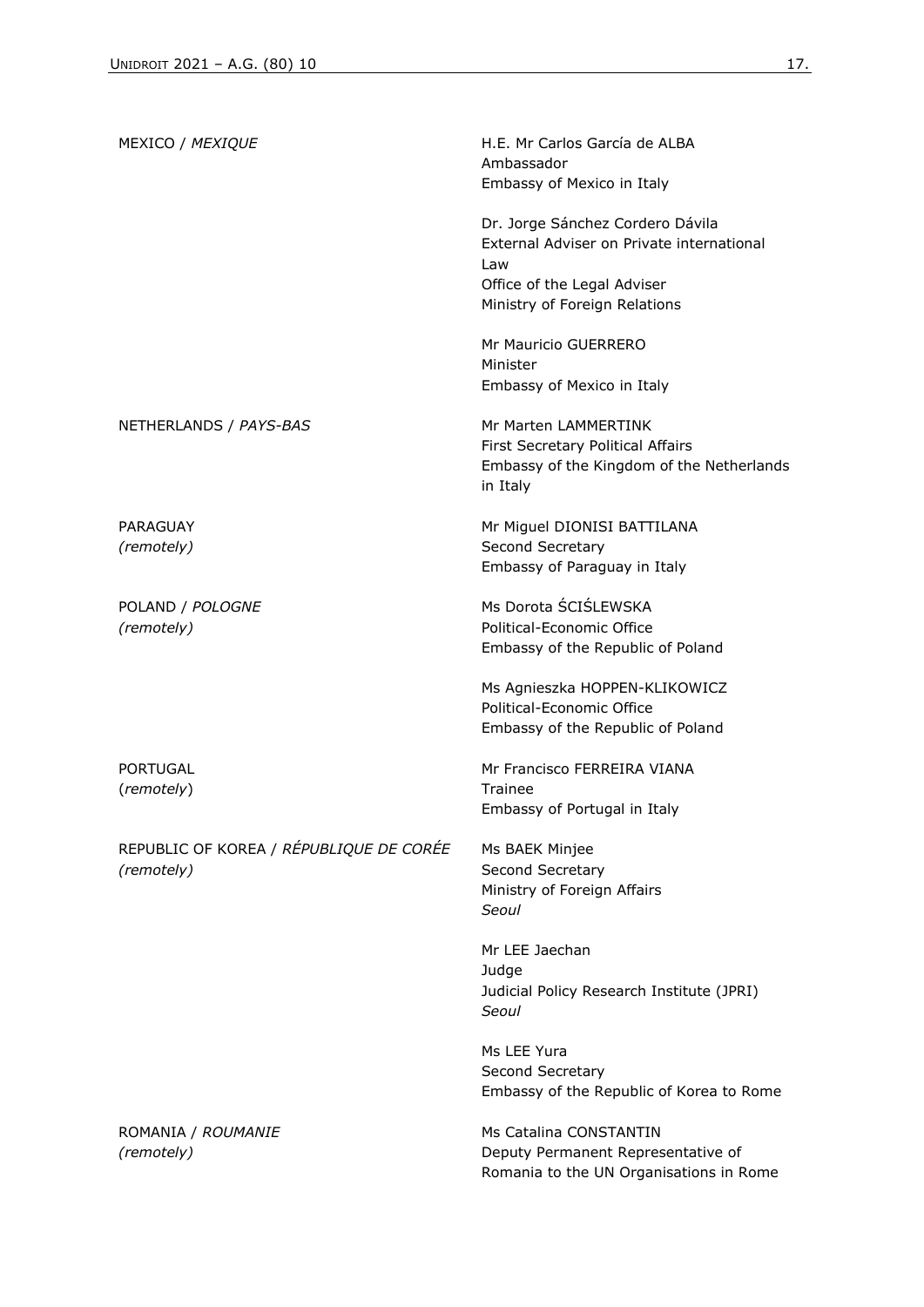| RUSSIAN FEDERATION / FÉDÉRATION DE<br><b>RUSSIE</b><br>(remotely) | Mr Aleksandr POLTORAKEVICH<br>Head<br>Division of the Russian Federation<br>Representation<br>in the International Trade Law<br>Organisations<br>Legal Department<br>Ministry of Economic Development<br><b>Moscow</b> |
|-------------------------------------------------------------------|------------------------------------------------------------------------------------------------------------------------------------------------------------------------------------------------------------------------|
|                                                                   | Ms Yulia DRAGUNOVA<br>Leading Advisor<br>Division of the Russian Federation<br>Representation<br>in the International Trade Law<br>Organisations<br>Legal Department<br>Ministry of Economic Development<br>Moscow     |
|                                                                   | Mr Nikita ABRAMOV<br>Attaché<br>Ministry of Foreign Affairs<br><b>Moscow</b>                                                                                                                                           |
| SAN MARINO / SAINT-MARIN                                          | H.E. Ms Daniela ROTONDARO<br>Ambassador<br>Embassy of the Republic of San Marino                                                                                                                                       |
| SAUDI ARABIA / ARABIE SAOUDITE<br>(remotely)                      | Mr Nawaf AL SHIBANI<br>First Secretary<br>Royal Embassy of Saudi Arabia in Italy                                                                                                                                       |
| SERBIA / SERBIE<br>(remotely)                                     | Ms Dragana BLAGOJEVIC<br>Second Secretary<br>Embassy of the Republic of Serbia in Italy                                                                                                                                |
|                                                                   | Ms Jelena CERANIC PERISIC<br>Professor Dr.<br>Chair<br>Scientific Council of the Institute of<br>Comparative Law<br>Belgrade                                                                                           |
| SLOVAKIA / SLOVAQUIE<br>(remotely)                                | Ms Maja ČARNI PRETNAR<br>Undersecretary<br>Ministry of Justice of the Republic of<br>Slovenia<br>Ljubljana                                                                                                             |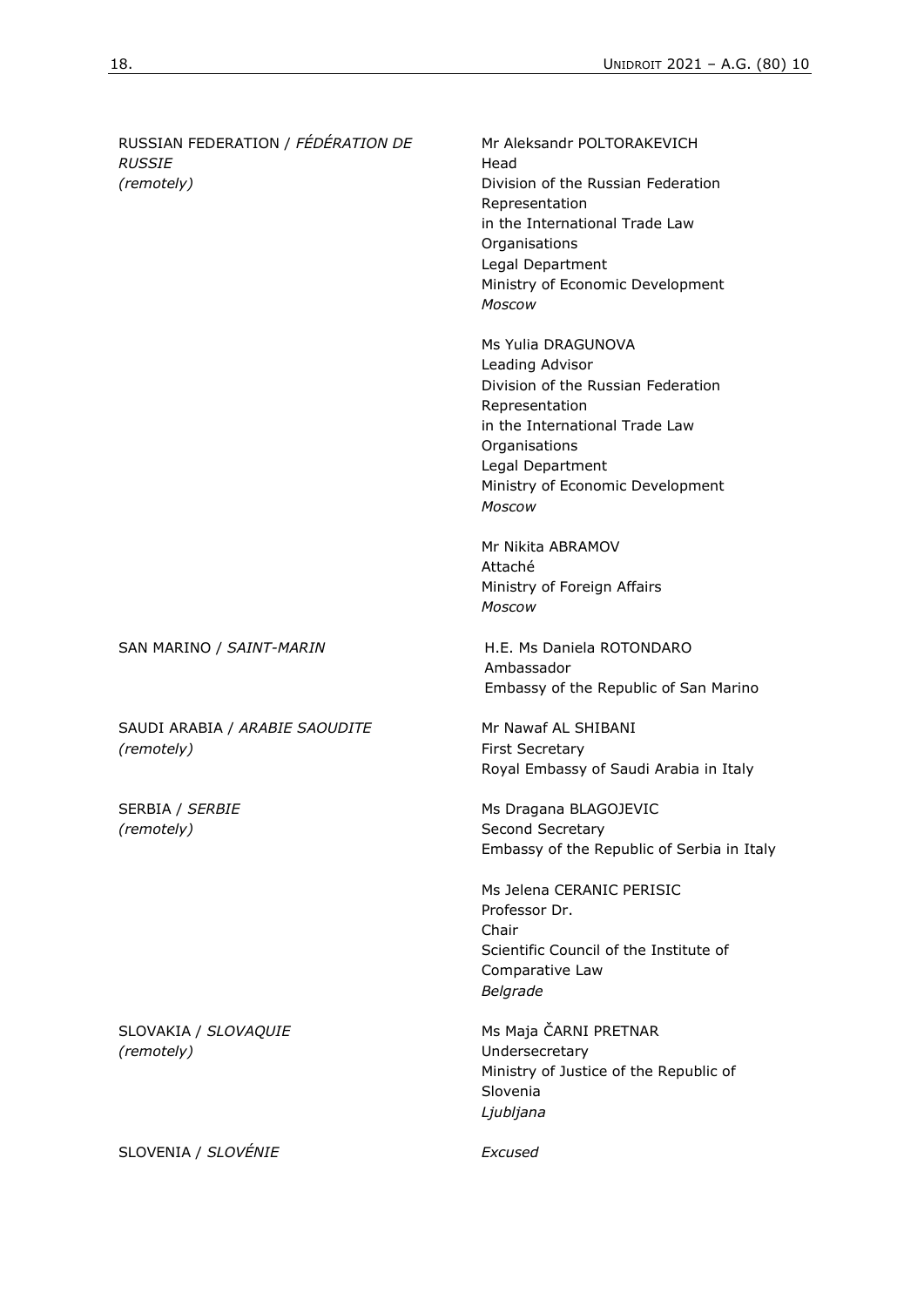| SOUTH AFRICA / AFRIQUE DU SUD<br>(remotely)                              | Mr Andre SMIT<br>Advisor<br>State Law Adviser (International Law)<br>Office of the Chief State Law Adviser<br>Department of International Relations and<br>Cooperation's (DIRCO)<br>Pretoria |
|--------------------------------------------------------------------------|----------------------------------------------------------------------------------------------------------------------------------------------------------------------------------------------|
| SPAIN / ESPAGNE                                                          | H.E. Mr Alfonso DASTIS<br>Ambassador<br>Embassy of the Kingdom of Spain in Italy                                                                                                             |
|                                                                          | Mr Moisés MORERA MARTÍN<br><b>First Secretary</b><br>Embassy of the Kingdom of Spain in Italy                                                                                                |
| SWEDEN / SUÈDE                                                           | Ms Maria ÅKERLUND DE FRANCISCO<br>Counsellor<br>Embassy of Sweden in Italy                                                                                                                   |
| SWITZERLAND / SUISSE                                                     | Ms Julie MEYLAN<br><b>First Secretary</b><br>Embassy of Switzerland in Italy                                                                                                                 |
| TUNISIA / TUNISIE                                                        | Mme KRIMI Habiba<br>Conseiller des Affaires Étrangères<br>Ambassade de Tunisie à Rome                                                                                                        |
| TURKEY / TURQUIE<br>(in person)                                          | Mr Hasan Enes MABOÇOĞLU<br>Second Secretary<br>Embassy of Turkey in Italy                                                                                                                    |
| UNITED STATES OF AMERICA / ÉTATS-UNIS<br><b>D'AMÉRIQUE</b><br>(remotely) | Mr Samuel ROTHENBERG<br>Alternate Permanent Representative<br>U.S. Mission to the UN Agencies in Rome                                                                                        |
| UNITED KINGDOM / ROYAUME-UNI<br>(remotely)                               | Ms Elisabetta MAGGI<br>European Affairs Officer<br>Economic, Social and Trade Policy Team<br><b>British Embassy Rome</b>                                                                     |
|                                                                          | Mr Ian THOMPSON<br>Policy Advisor<br>Department for International Trade                                                                                                                      |
| <b>URUGUAY</b><br>(remotely)                                             | Mrs Imelda SMOLČIĆ-TIRIBOCCHI<br>Chargé d'affaires a.i.<br>Minister Counsellor<br>Embassy of Uruguay in Italy                                                                                |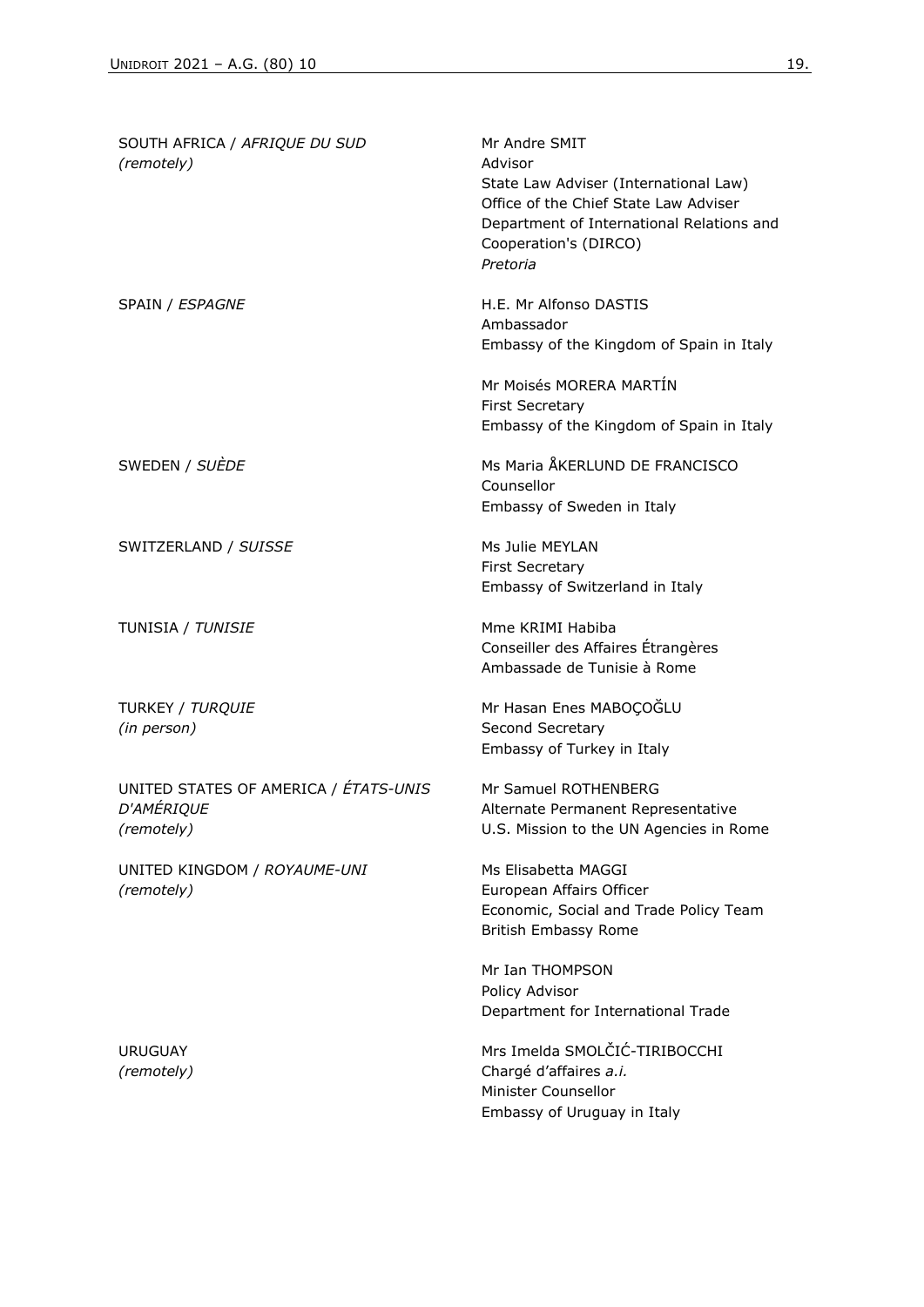VENEZUELA *(remotely)*

H.E. Ms Haifa Aissami MADAH Ambassador Embassy of Bolivarian Republic of Venezuela in Italy

Mr José Angel BUCARELLO Alternate Ambassador Embassy of Bolivarian Republic of Venezuela in Italy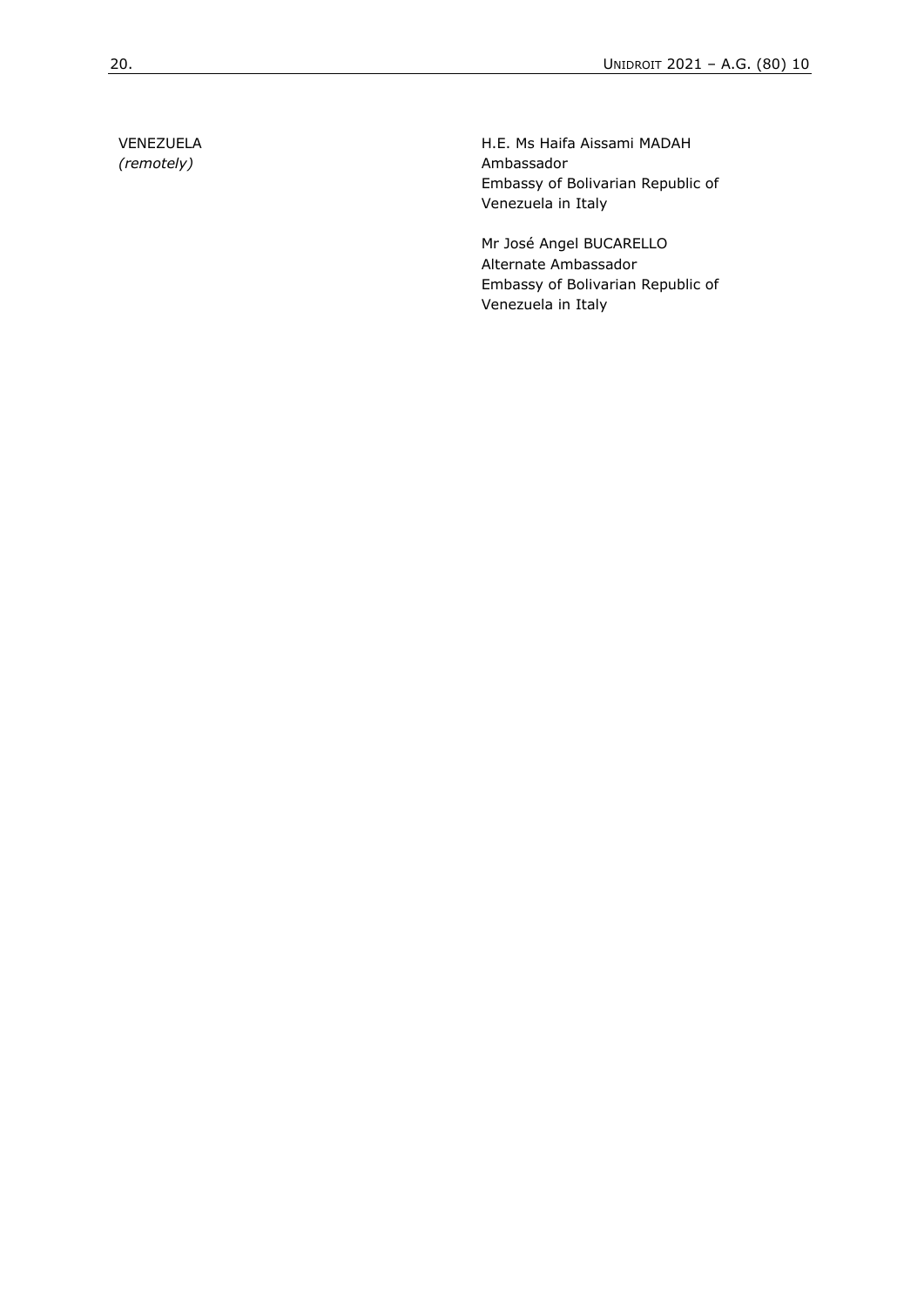# **APPENDIX II**

#### **ANNOTATED DRAFT AGENDA**

- <span id="page-20-0"></span>1. Opening of the session by the Secretary-General and the Chair of the General Assembly 2020-2021
- 2. Election of the Chair of the General Assembly 2021-2022
- 3. Adoption of the agenda (A.G. (80) 1 rev.)
- 4. Statement regarding the Organisation's activity in 2021 (A.G. (80) 2)
- 5. Amendments to the Work Programme of the Organisation for the 2020-2022 triennium (A.G. (80) 3)
- 6. Final modifications to the Budget and approval of the Accounts for the 2020 financial year (A.G. (80) 4)
- 7. Adjustments to the Budget for the 2021 financial year (A.G. (80) 5)
- 8. Arrears in contributions of Member States (A.G. (80) 6)
- 9. Approval of the draft Budget for 2022 and observations submitted by Member States (A.G. (80) 7)
- 10. Update on the compensation and pension scheme for UNIDROIT staff (A.G. (80) 8)
- 11. Update on implementation of whistle-blower and anti-retaliation policy (A.G. (80) 9)
- 12. Any other business.